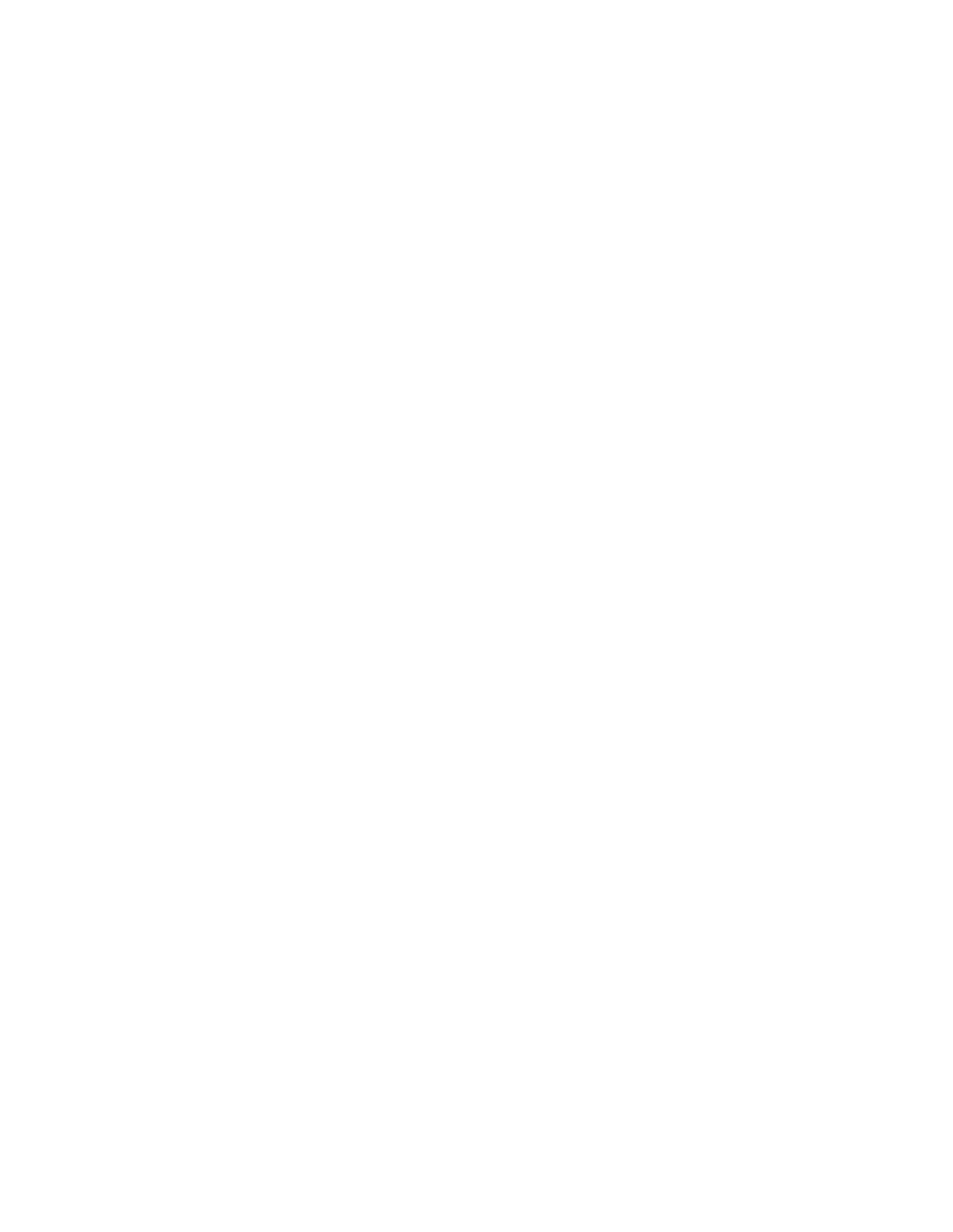## **TABLE OF CONTENTS**

| Section 3: Project Summary Information 12 |  |
|-------------------------------------------|--|
|                                           |  |
|                                           |  |
|                                           |  |
|                                           |  |
|                                           |  |
|                                           |  |
|                                           |  |
|                                           |  |
|                                           |  |

This booklet was prepared with a grant from the U.S. Department of Energy (DOE). However, any opinions, findings, conclusions, or recommendations expressed herein are those of the author(s), and do not necessarily reflect the view of the DOE.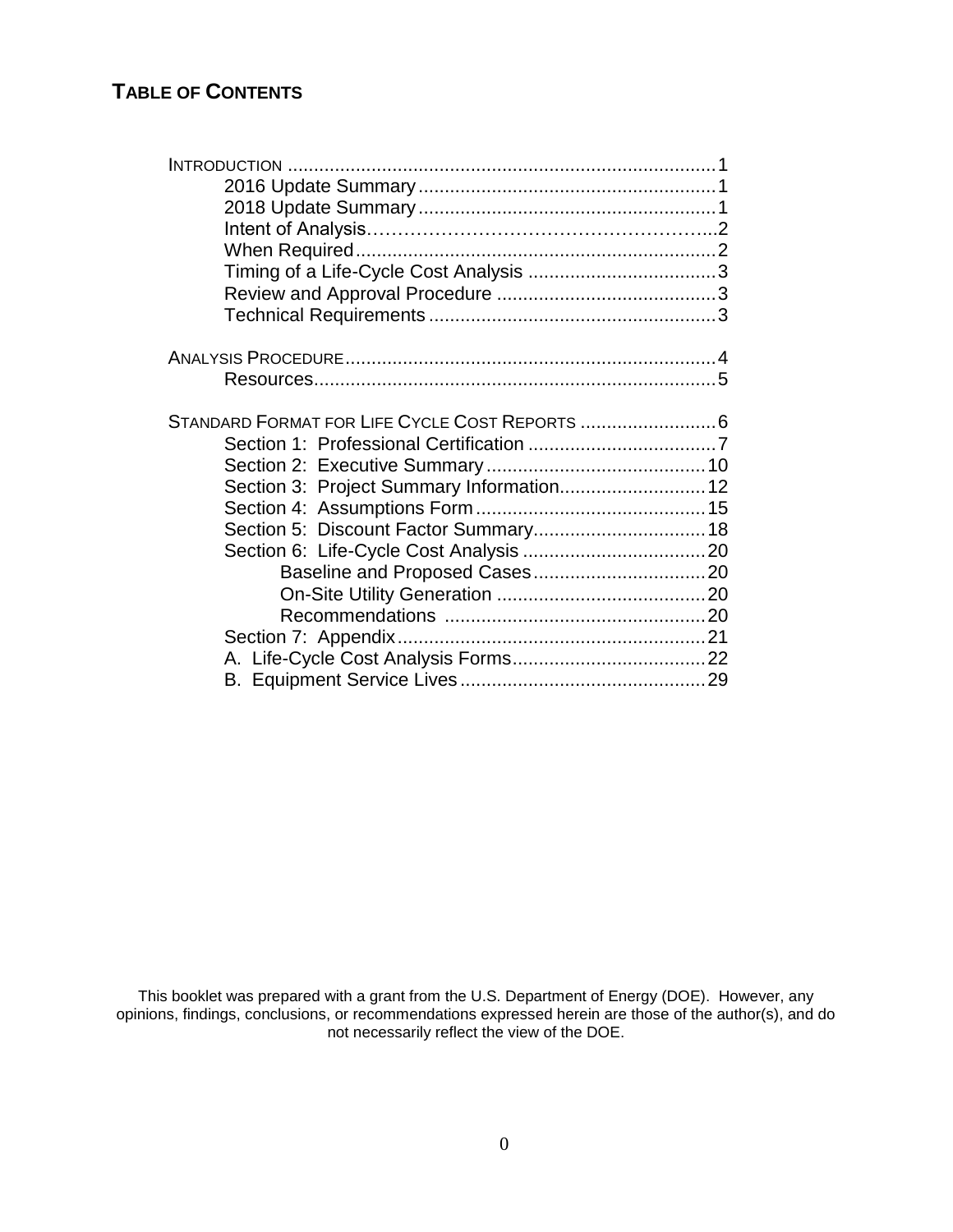## **INTRODUCTION**

Section 470 of the Code of Iowa requires public agencies to conduct a life cycle cost analysis for construction projects in order to optimize energy efficiency at an acceptable life cycle cost. The purpose of this guideline document is to assist architects and engineers in completing this analysis. These guidelines provide a methodology intended to standardize analysis reporting and to facilitate a timely, meaningful, and accurate technical review.

Life cycle cost analysis (LCCA) is an economic method used to evaluate building design alternatives with different levels of energy efficiency. It is a method that can be applied to any capital investment decision in which higher initial costs are exchanged for reduced future operating costs. The design alternative with the lowest life cycle cost is the most cost-effective.

#### **2016 Update Summary**

The goal of life cycle cost analysis procedures is to select the building design with the lowest life-cycle cost from a set of alternatives. However this analysis can at times be in conflict with other important project criteria when the evaluations are made on a systemby-system basis as was required previously. The process has been simplified to allow flexibility for designers to respond to the overall life cycle cost of the whole building, as well as additional specific project criteria such as energy improvement beyond code, project first cost, system familiarity, and existing infrastructure.

When the LCCA guidelines were originally developed in the early 1980's, energy codes were not as stringent as they have become since the late 1990's. Today's energy code compliant buildings achieve greater energy efficiency than in the past. In addition, new benchmarks and incentives exist today that are focused primarily on reduction of energy use. Two common incentives are utility company rebate programs and LEED certification. These incentives are based on total building performance, allowing tradeoffs between systems, as opposed to independent system evaluations. The guideline changes are intended to allow design teams to balance multiple competing criteria in determining overall building systems design, while still encouraging the exploration of design alternatives that may benefit the life cycle cost of the overall proposed facility.

#### **2018 Update Summary**

The following changes were incorporated:

- Added signature block for energy analyst to be used in situation where the analyst is a third party (not the engineer or architect of record)
- Revised the term on-site electric generation to on-site utility generation throughout
- Recommend equipment service life table was updated and added source documentation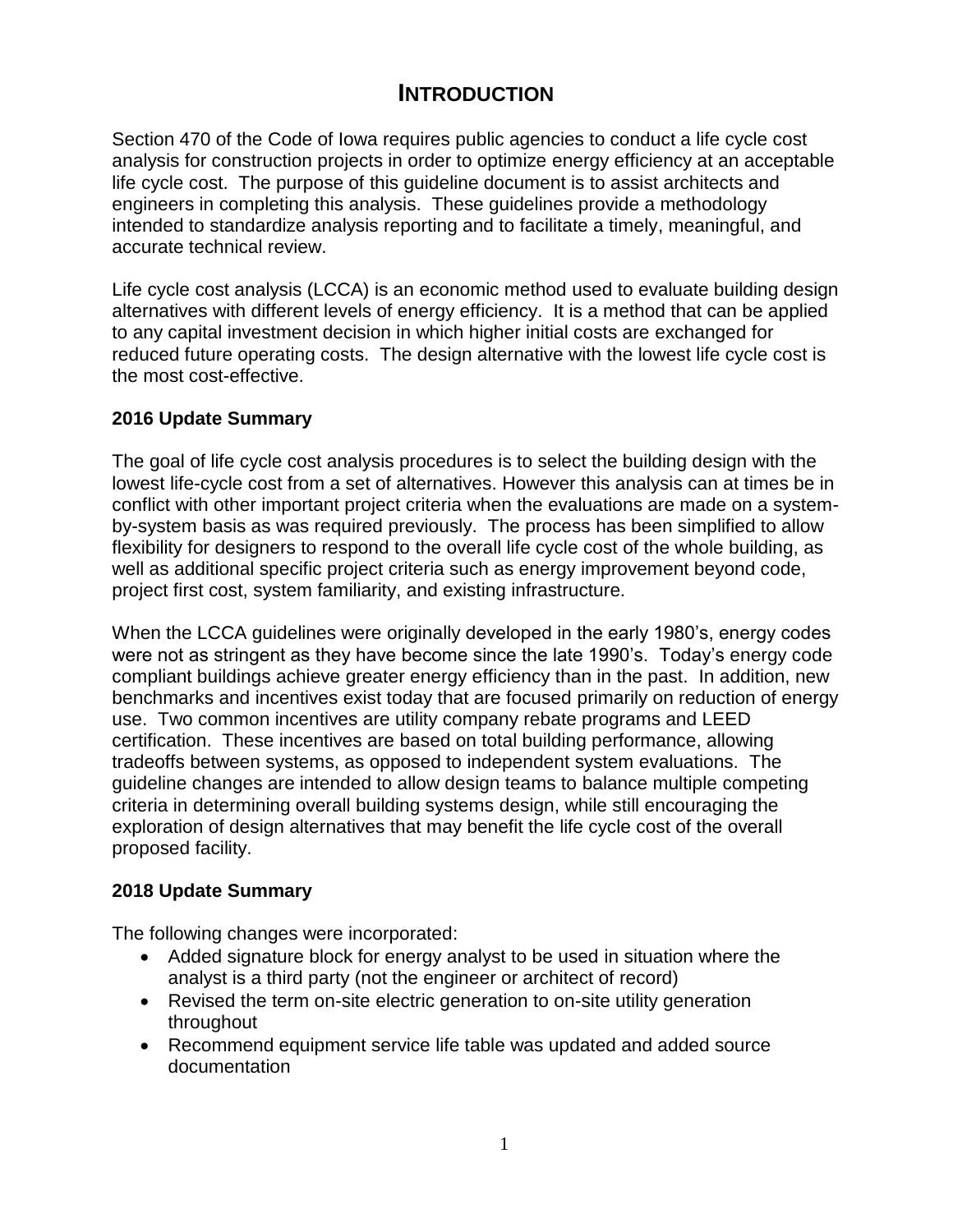#### **Intent of Analysis**

The intent of these guidelines is to encourage exploration of meaningful energy efficiency design options that are compatible with the programmatic goals of the project. The design improvements proposed for study should be considered feasible for the project. The analysis is to be used as a tool by the design team and building owner early in the design process to gain usable information with which to make good design decisions. While facilities designed and constructed to code minimum values are allowable, the intent of the life cycle cost analysis process is to evaluate alternate energy efficiency improvement designs against a code minimum baseline to determine the overall life cycle cost impact. Meaningful improvements for study may include, but are not limited to, the following examples:

- 1) HVAC systems
- 2) Domestic water heating systems
- 3) Wall systems
- 4) Roof systems
- 5) Glazing systems
- 6) Lighting systems
- 7) Daylighting
- 8) Lighting controls
- 9) Envelope commissioning
- 10)Enhanced commissioning and post project measurement and verification
- 11)Renewable energy systems
- 12)Plug load reduction or control systems

#### **When Required**

The Code of Iowa defines when an LCCA is required when it states that "… a public agency responsible for the construction or *renovation* of a *facility* shall… include as a design criterion the requirement that a life cycle cost analysis be conducted for the facility." (emphasis added) (470.2) Pertinent Code (470.1) "Facilities" are defined as follows:

- "*Facility*" means a building having twenty thousand square feet or more of usable floor space that is heated or cooled by a mechanical or electrical system.
- "*Addition*" means new construction equal to or greater than twenty thousand square feet of usable floor space that is heated or cooled by a mechanical or electrical system and is joined to an existing facility.
- "*Renovation*" means a project where alterations, that are not additions, to an existing facility exceed fifty percent of the value of the facility and will affect an energy system."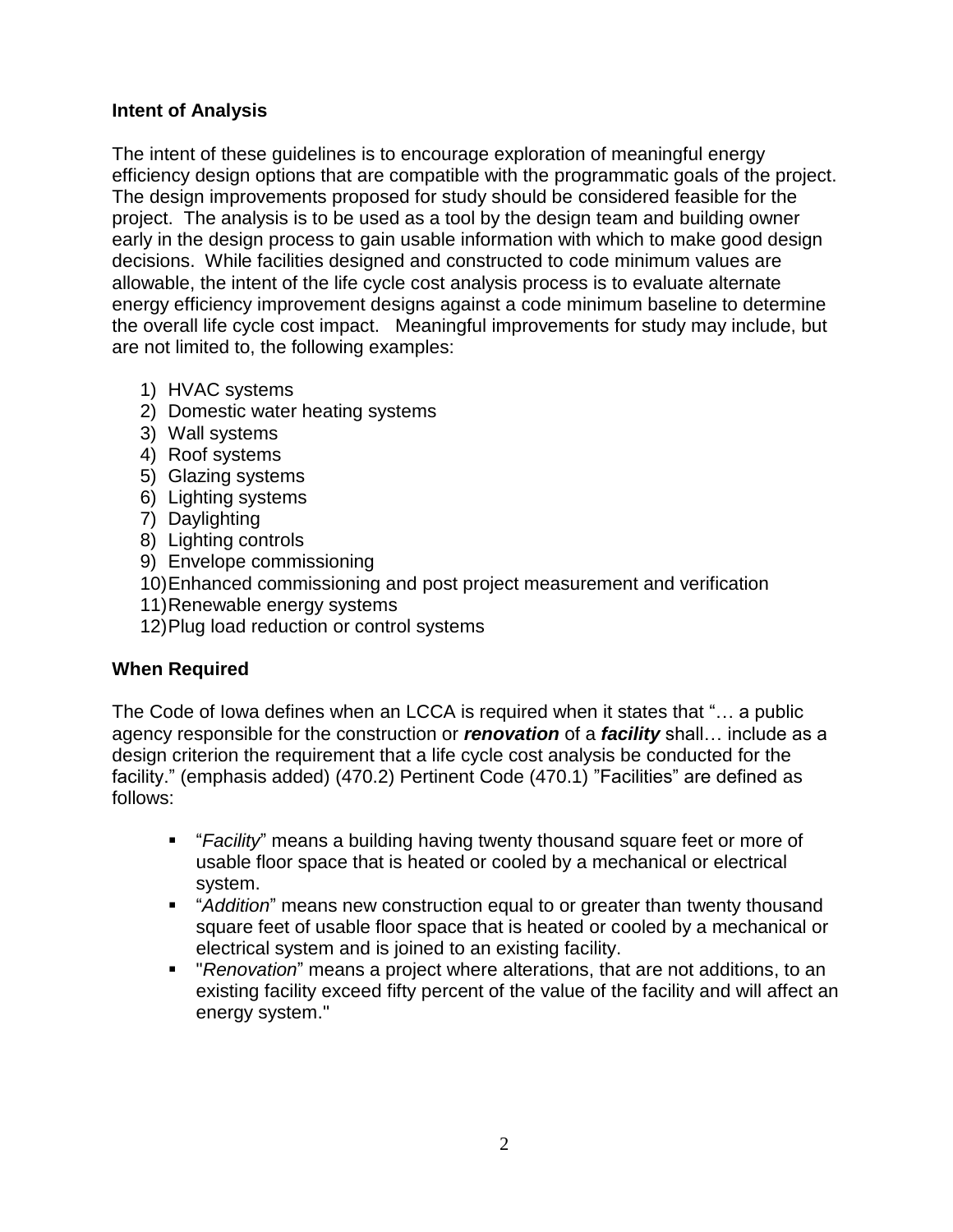#### **Timing of a Life-Cycle Cost Analysis**

LCCAs must be completed and approved early in the design process before system selection decisions are finalized. Iowa Code states that a "life cycle cost analysis shall be approved… before contracts for the construction or renovation are let." (470.4)

#### **Review and Approval Procedure**

The public agency responsible for the new construction or renovation is to submit the LCCA report to the Iowa Department of Public Safety for review. (Contact the Department of Public Safety, Fire Marshal Division, Building Code Bureau for submission instructions at 515/725-6145 or boinfo@dps.state.ia.us). The purpose of the technical review is to verify compliance with the Code of Iowa and that cost estimates, assumptions, and conclusions are reasonable, meaningful, and accurate.

Upon completion of the Department of Public Safety's review, if there are technical problems or if the department disagrees with any aspects of the report, the department will request clarification or revision of the report. A letter will be sent to the public agency or design professional that submitted the report. Any requested revisions or clarifications will be promptly submitted in writing to the department. This process continues until the report is approved in writing by the Building Code Bureau. The technical review and approval shall be completed before the letting of contracts for the construction or renovation of a facility. (Iowa Code 470.7)

Contact the Building Code Bureau (at 515/725-6145 or bcinfo@dps.state.ia.us) about additional requirements for buildings that are subject to the State Building Code and review by the State Building Code Bureau.

#### **Technical Requirements**

Iowa Code states that a public agency or a person preparing a life cycle cost analysis for a public agency shall consider the methods provided for use by the reviewing agency. These guidelines are intended to serve this purpose.

The minimum equipment or measures to be analyzed in an LCCA include:

(1) The building systems affecting the heating, cooling, ventilating, and power consumption of the facility.

- (2) Equipment used to heat domestic water.
- (3) On-site utility generating equipment, when included in the project.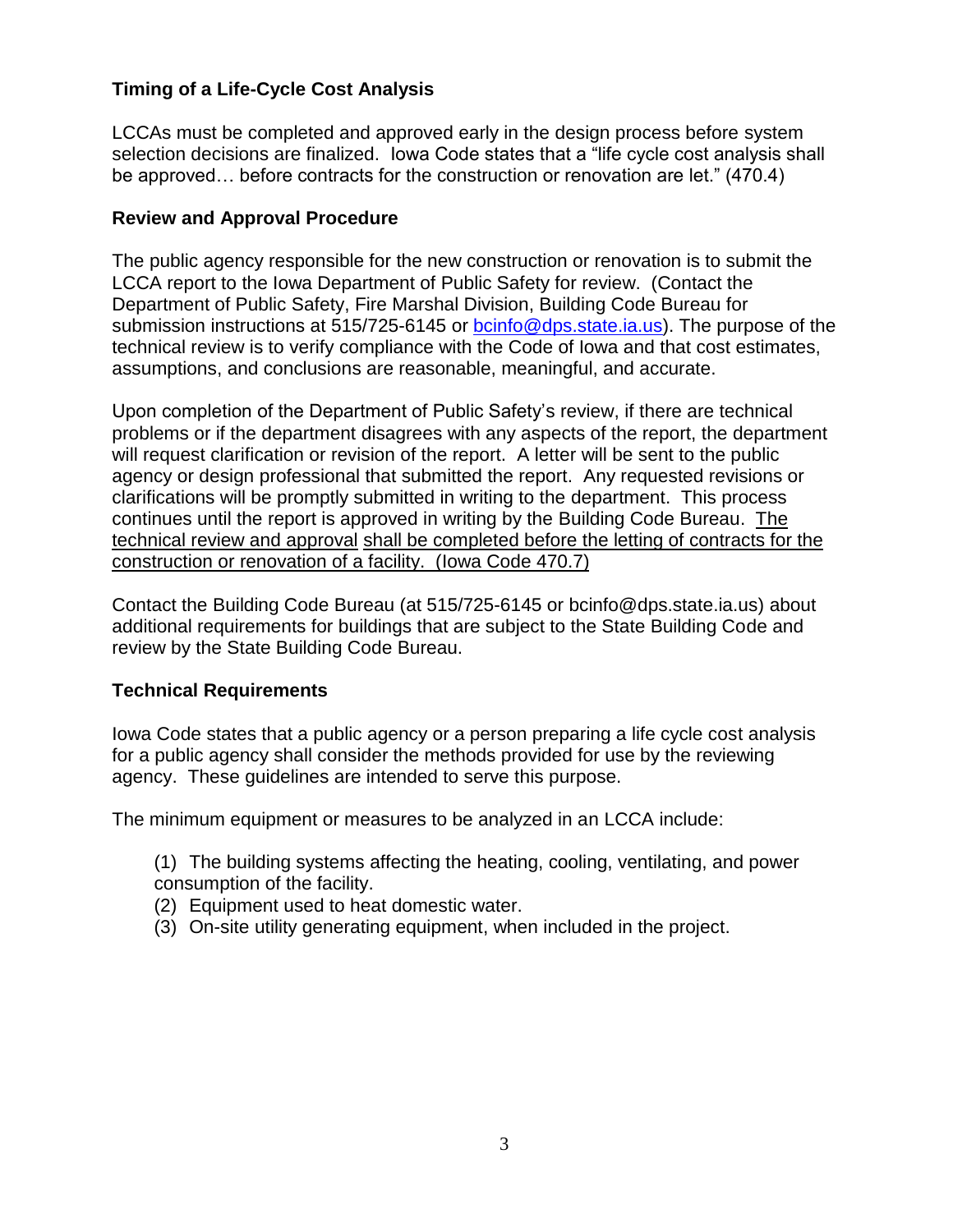## **ANALYSIS PROCEDURE**

The goal of the life cycle cost analysis procedure is to confirm that the selected building design has an equal or lower life cycle cost when compared to a code minimum baseline building. The analyst is to evaluate the proposed building design against a baseline code building including the domestic hot water system, lighting system, building envelope, process (plug) loads, and HVAC (heating, ventilation, and airconditioning) systems. When included in the project, the analyst is to consider the life cycle cost for on-site utility generation.

Each analysis is to be based on a 25 year study period and shall use U.S. Department of Energy Federal Energy Management Program (FEMP) discount factors and indices (refer to the *Resources* section below). When the useful life of a system or system component is less than the study period, the analysis must include the replacement cost and then account for the salvage value at the end of the study period. Salvage value is assumed to be the remaining value at the end of the study period. The salvage value of a system or system component is calculated by linearly prorating its initial cost. Any salvage value is then used to reduce the system's life cycle cost. Appendix B lists recommended equipment service lives to be used in life cycle cost analyses.

The analysis methodology must consider interaction between energy-using systems. When the amount of energy consumed by one system impacts the energy consumed by another, this interaction must be carefully considered in the analysis. The analysis procedure is as follows:

- 1) Compare two whole building systems including building envelope, interior lighting, water heating, process (plug) loads, heating, cooling, and ventilating. Exterior lighting shall be included at the discretion of the design team. Whole building simulations shall be based on the following two buildings:
	- a. Minimally code compliant baseline building Modeled per ASHRAE 90.1 Appendix G requirements or the ASHRAE 90.1 Energy Cost Budget Method as referenced in the current state energy code.
	- b. Alternate proposed design Modeled per ASHRAE 90.1 Appendix G requirements or the ASHRAE 90.1 Energy Cost Budget Method, following same method as the baseline building as referenced in the current state energy code.
- 2) The selected building design shall have an equal or lower life cycle cost over a 25 year period when compared with the code minimum building, factoring in the following costs:
	- a. Initial cost
	- b. Energy cost
	- c. Maintenance cost
	- d. Replacement cost
	- e. Salvage cost
- 3) When on site utility generation will be included in the project, calculate the life cycle cost of the proposed system(s).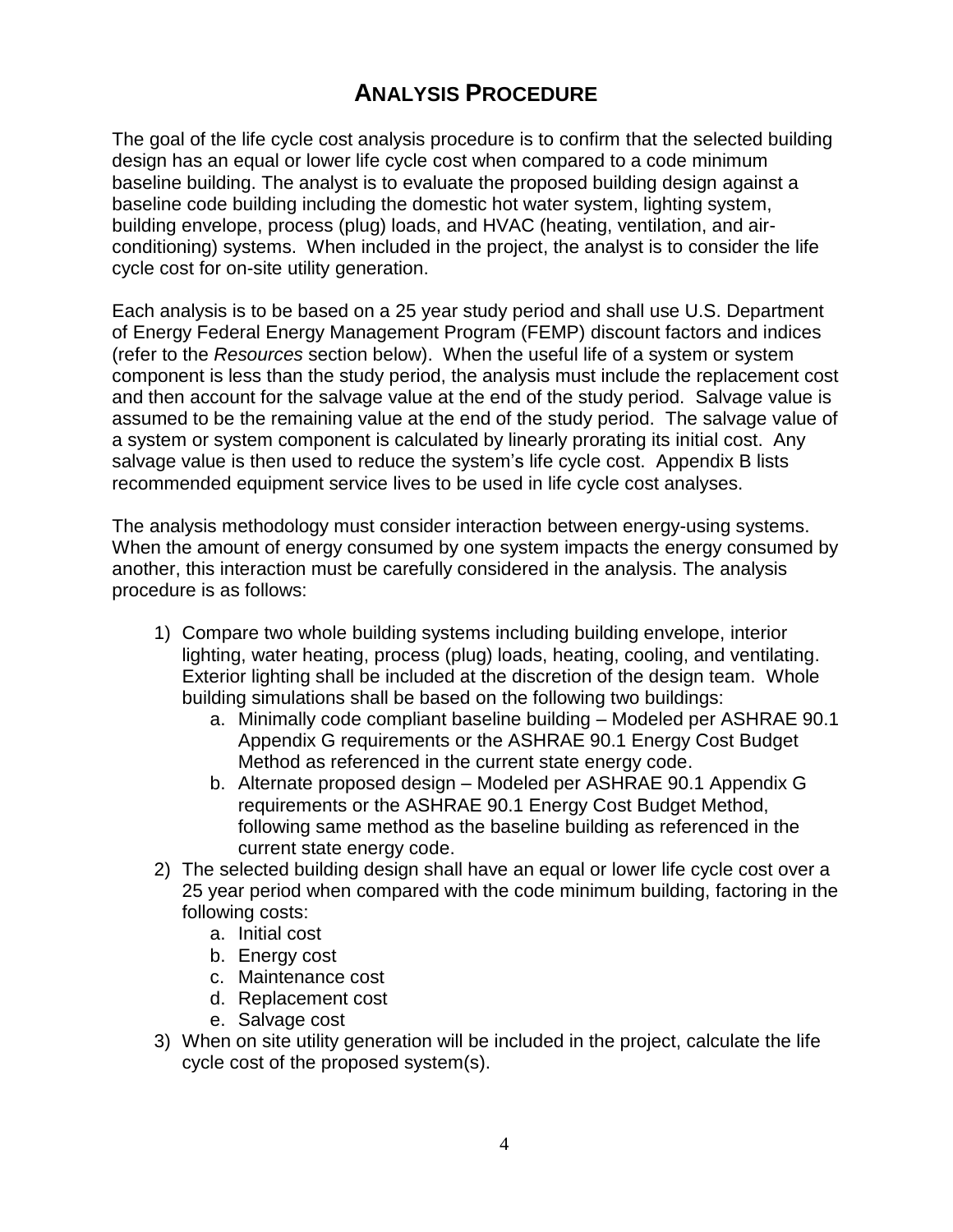#### **Resources**

A particularly useful reference for life cycle costing procedures is the *Life-Cycle Costing Manual for the Federal Energy Management Program*, National Institute for Standards and Technology (NIST) Handbook 135, 1995 Edition. This 10 MB manual can be downloaded on the internet from:

<http://www1.eere.energy.gov/femp/program/lifecycle.html>

Alternatively, this manual can be ordered from:

National Technical Information Service 5285 Port Royal Road Springfield, Virginia 22161 (800) 553-6847 or (703) 487-4650

In April of each year NIST also publishes an annual supplement to Handbook 135 titled "Energy Price Indices and Discount Factors for Life-Cycle Cost Analysis". This supplement includes discount factors to be used in life cycle cost analysis calculations. The analyst should use current discount rates, however, only U.S. Department of Energy (DOE) Federal Energy Management Program (FEMP) rates are to be used. Do not use Office of Management and Budget (OMB) rates.

Analysts without internet access or analysts unclear on the appropriate rates to use may contact Dave Ruffcorn at (515) 725-6139 or ruffcorn@iowa.gov. The current supplement to Handbook 135 can be downloaded from the previous web address.

The manual and the annual supplement is in Adobe Portable Document Format (PDF) so the Adobe® Acrobat® Reader® software must be used. Acrobat Reader can be downloaded from the internet at:

<https://get.adobe.com/reader/>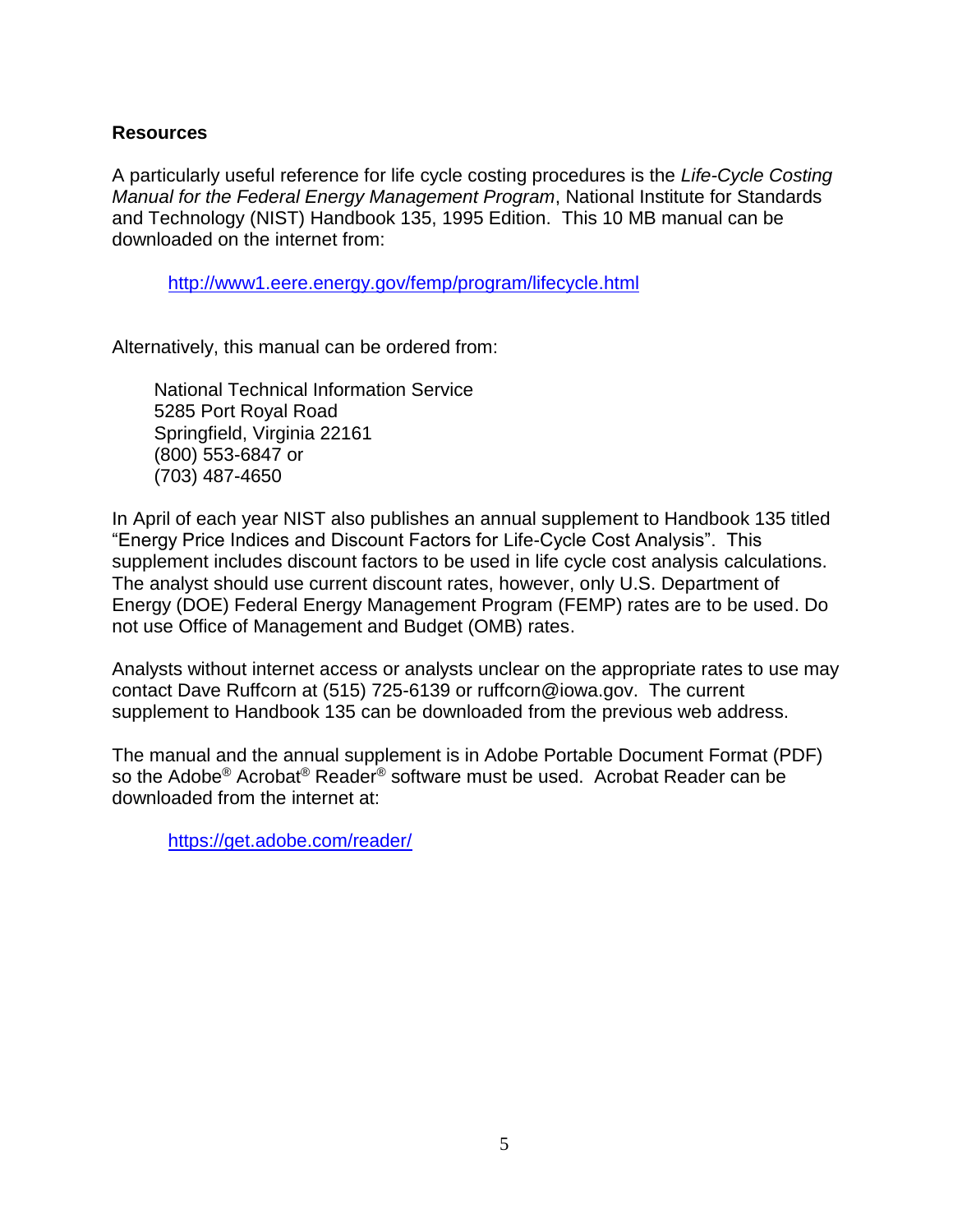## **STANDARD FORMAT FOR LIFE CYCLE COST REPORTS**

The format of LCCA reports that are submitted should be similar to the format of the following guidelines. LCCA reports are to be stand-alone documents, meaning that they are to include all information needed for the review, and for future reference.

The order of sections and appendices are:

- 1. Professional Certification
- 2. Executive Summary
- 3. Project Summary Information
- 4. Assumptions Form
- 5. Discount Factor Summary Table
- 6. Life-Cycle Cost Analysis
	- A. Baseline and Proposed Building Descriptions
	- B. On-Site Utility Generation (if included in the project)
	- C. Recommendations
- 7. Appendices:
	- A. *Life Cycle Cost Analysis Forms*
	- B. *Equipment Service Lives*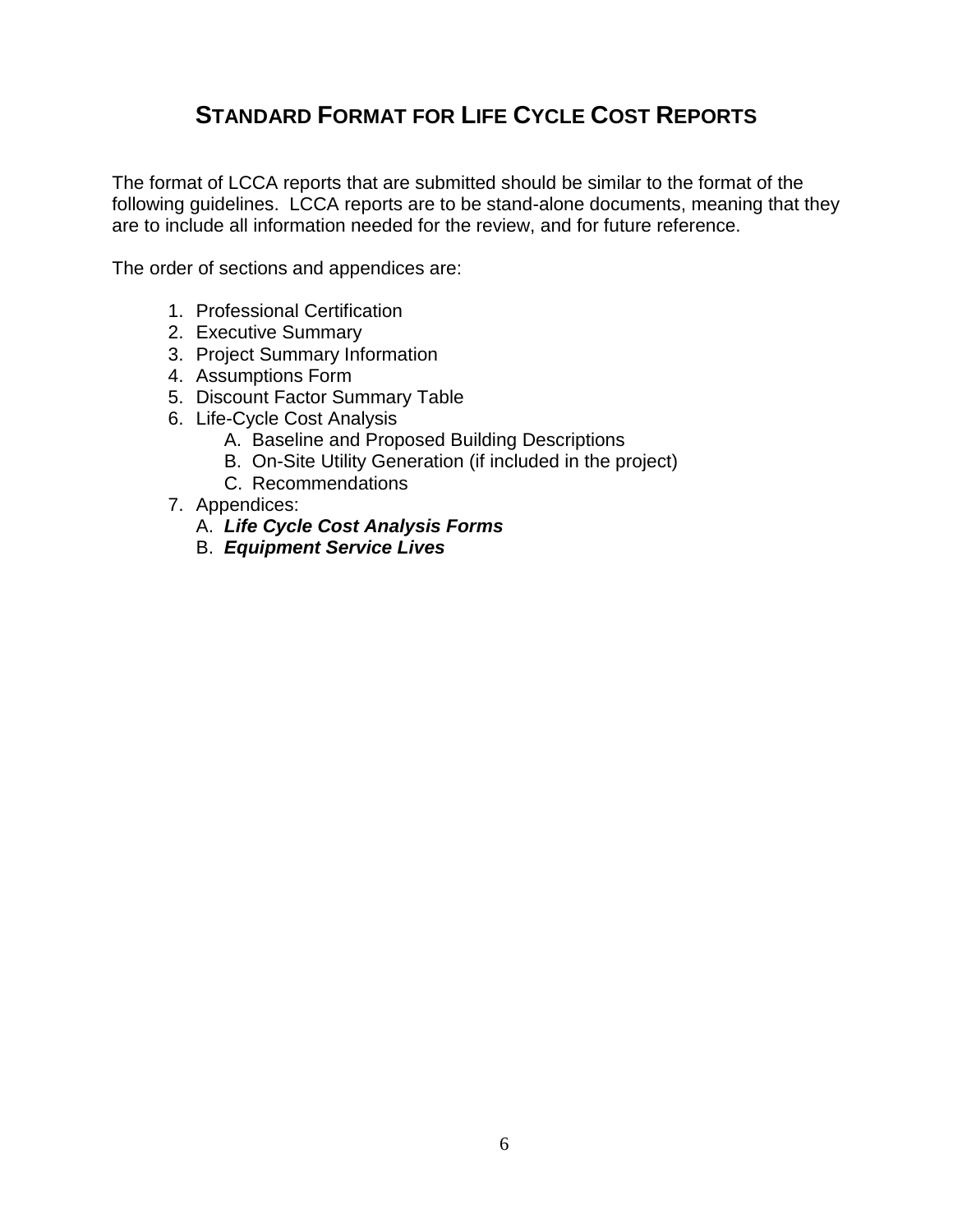#### **Section 1: Professional Certification**

The first form required is the Certificate of Responsibility (refer to the following page). The report must be certified by either a registered Architect or a licensed Professional Engineer in Iowa.

Iowa has currently adopted the 2012 International Energy Conservation Code as its energy code for commercial buildings, so this is the base case for each alternative studied. The analyst is to answer the question at the bottom of the form to verify that all design options in the report comply with the energy code.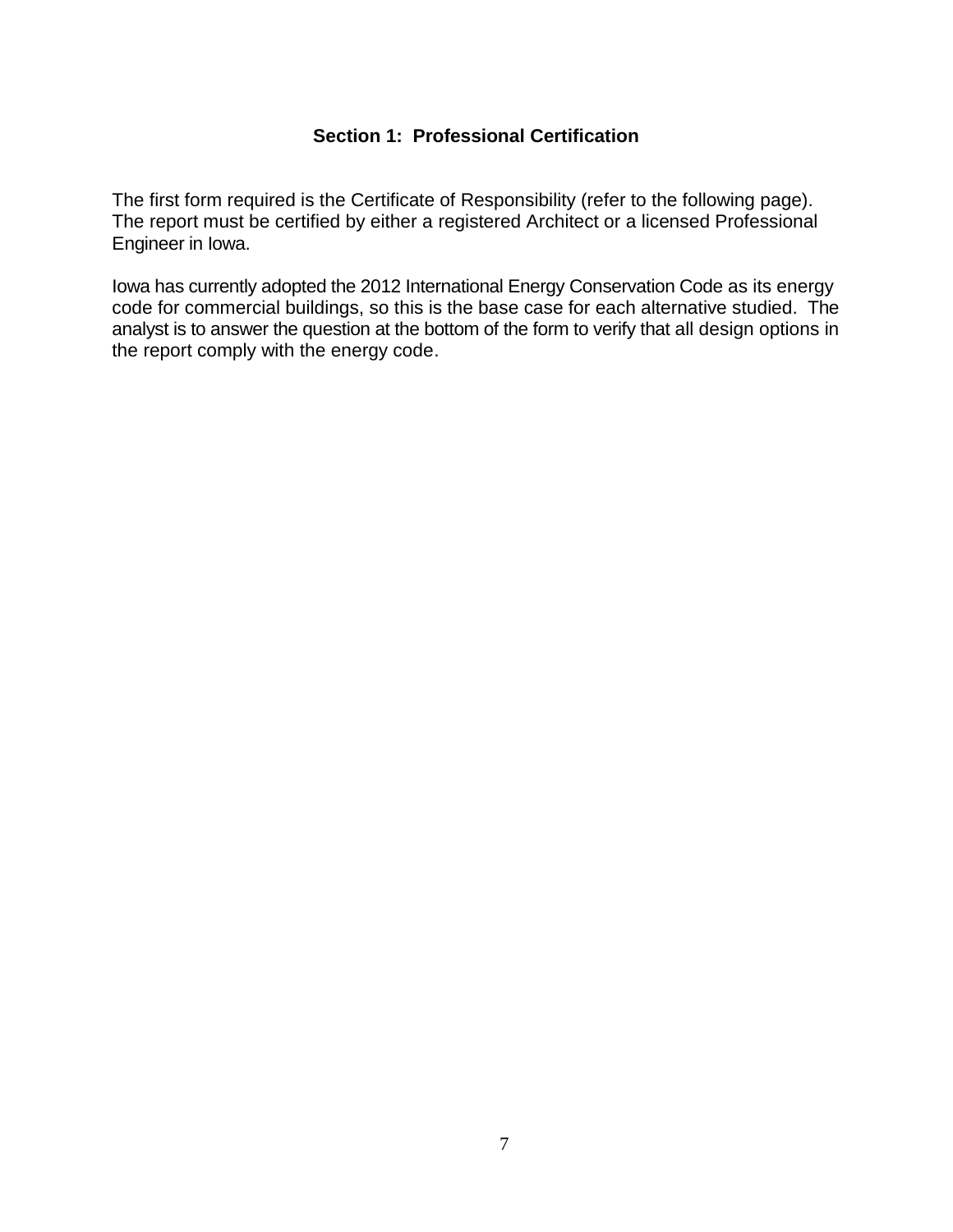#### **Certificate of Responsibility**

#### *Professional Engineer*

| I hereby certify that this engineering document was prepared by me<br>or under my direct personal supervision and that I am a duly<br>licensed Professional Engineer under the laws of the State of Iowa. |
|-----------------------------------------------------------------------------------------------------------------------------------------------------------------------------------------------------------|
| (signature)<br>(date)<br>Printed or typed name                                                                                                                                                            |
| My license renewal date is December 31, ______.<br>Pages or sheets covered by this seal:                                                                                                                  |
|                                                                                                                                                                                                           |

| <b>Licensed Architect</b> |                                                                                                                                                                                                                                                                |  |
|---------------------------|----------------------------------------------------------------------------------------------------------------------------------------------------------------------------------------------------------------------------------------------------------------|--|
| <b>SEAL</b>               | I hereby certify that the portion of this technical submission described<br>below was prepared by me or under my direct supervision and<br>responsible charge. I am a duly Licensed Architect under the laws of<br>the state of Iowa.<br>Printed or typed name |  |
|                           | Registration Expires ____________________ Date Issued ___________________________<br>Pages or sheets covered by this seal:                                                                                                                                     |  |

| Do the designs in this report meet lowa energy code                                        |                  |
|--------------------------------------------------------------------------------------------|------------------|
| requirements as adopted from the current<br><b>International Energy Conservation Code?</b> | No<br><b>Yes</b> |
|                                                                                            |                  |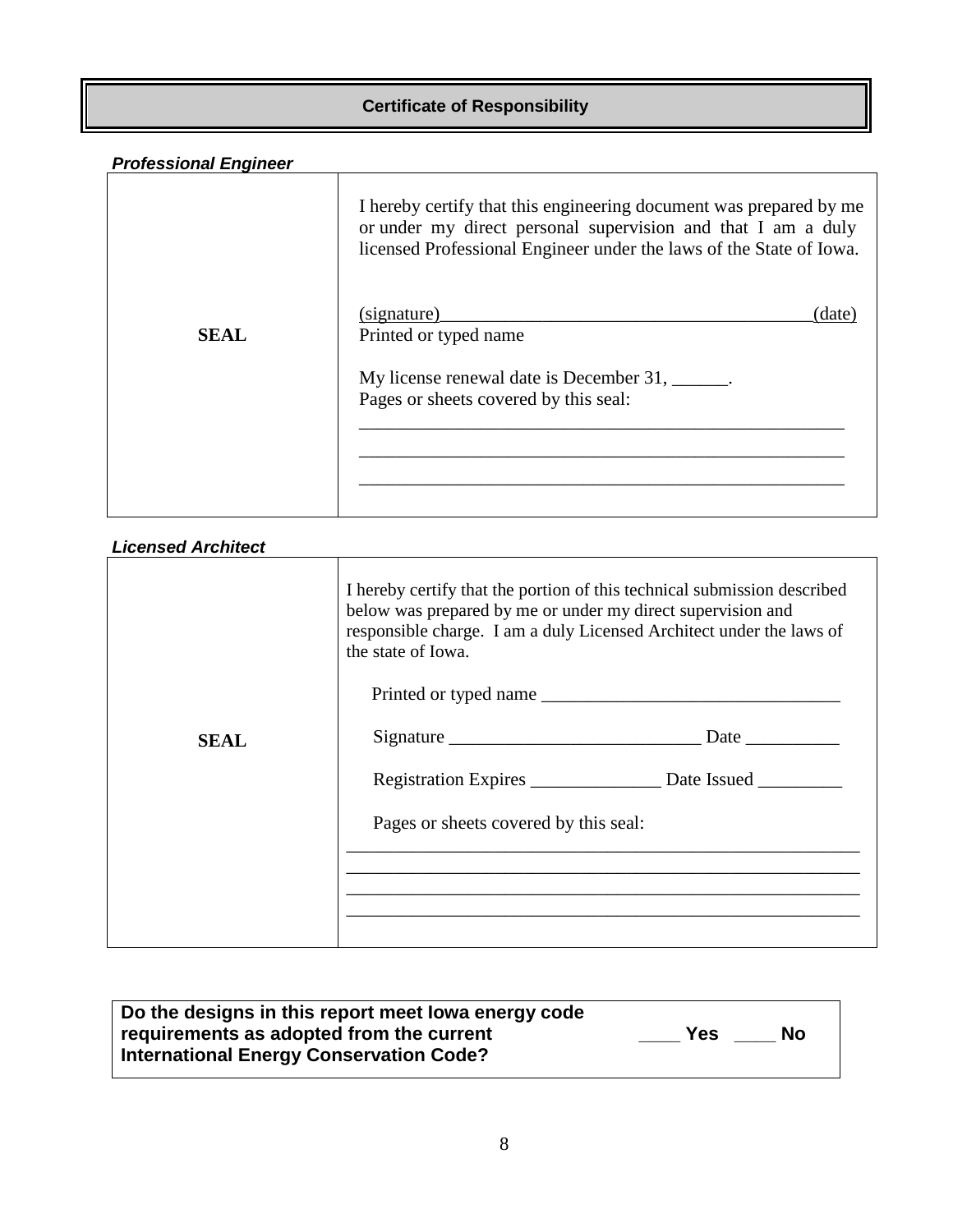## *Building Energy Analyst*

| City Lawrence and the contract of the contract of the contract of the contract of the contract of the contract of the contract of the contract of the contract of the contract of the contract of the contract of the contract | <b>State State</b> | $\mathsf{Zip}$ |  |
|--------------------------------------------------------------------------------------------------------------------------------------------------------------------------------------------------------------------------------|--------------------|----------------|--|
|                                                                                                                                                                                                                                |                    |                |  |
|                                                                                                                                                                                                                                |                    |                |  |
|                                                                                                                                                                                                                                |                    |                |  |

| Does this analysis follow the lowa life cycle cost |           |
|----------------------------------------------------|-----------|
| analysis procedure?                                | Yes<br>No |
|                                                    |           |
|                                                    |           |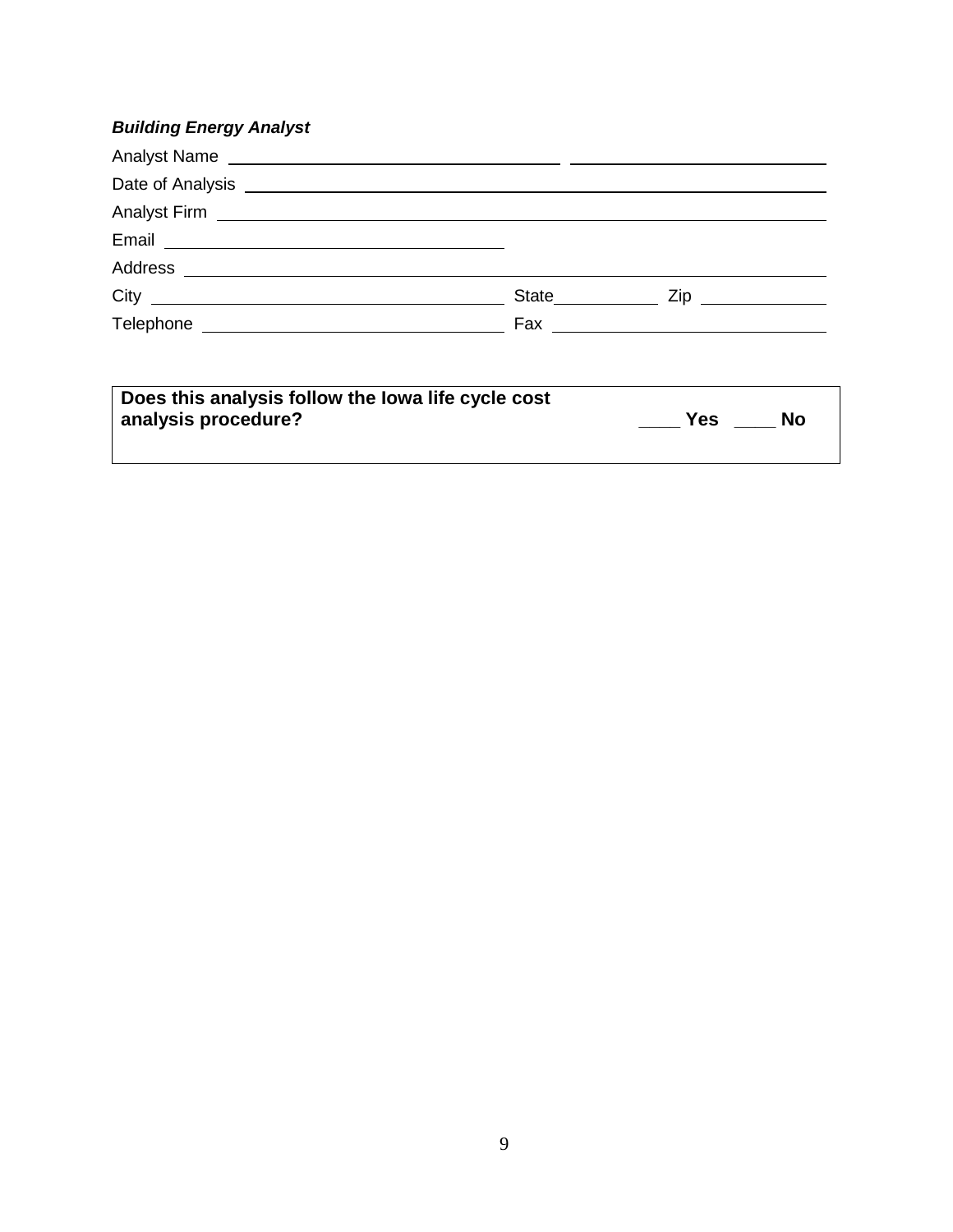#### **Section 2: Executive Summary**

The Executive Summary is to include:

- $\triangleright$  an explanation of the purpose of the report
- $\triangleright$  a summary of important findings of the report
- $\triangleright$  a description of important assumptions and special design considerations used in the analysis
- ➢ system selection recommendations based on lowest life cycle cost
- ➢ *Life-Cycle Cost Analysis Summary* form

The *Life-Cycle Cost Analysis Summary* form must be provided in the Executive Summary (refer to the next page). The *Life-Cycle Cost Analysis Summary* form tabulates the findings of each proposed alternative evaluated in the report and provides the derivation for the annual energy budget for the base case and for the proposed alternatives yielding the lowest life cycle cost. The derivation of the annual energy budget should not double count energy consumption data, such as lighting energy that is often also included in HVAC system energy consumption calculations.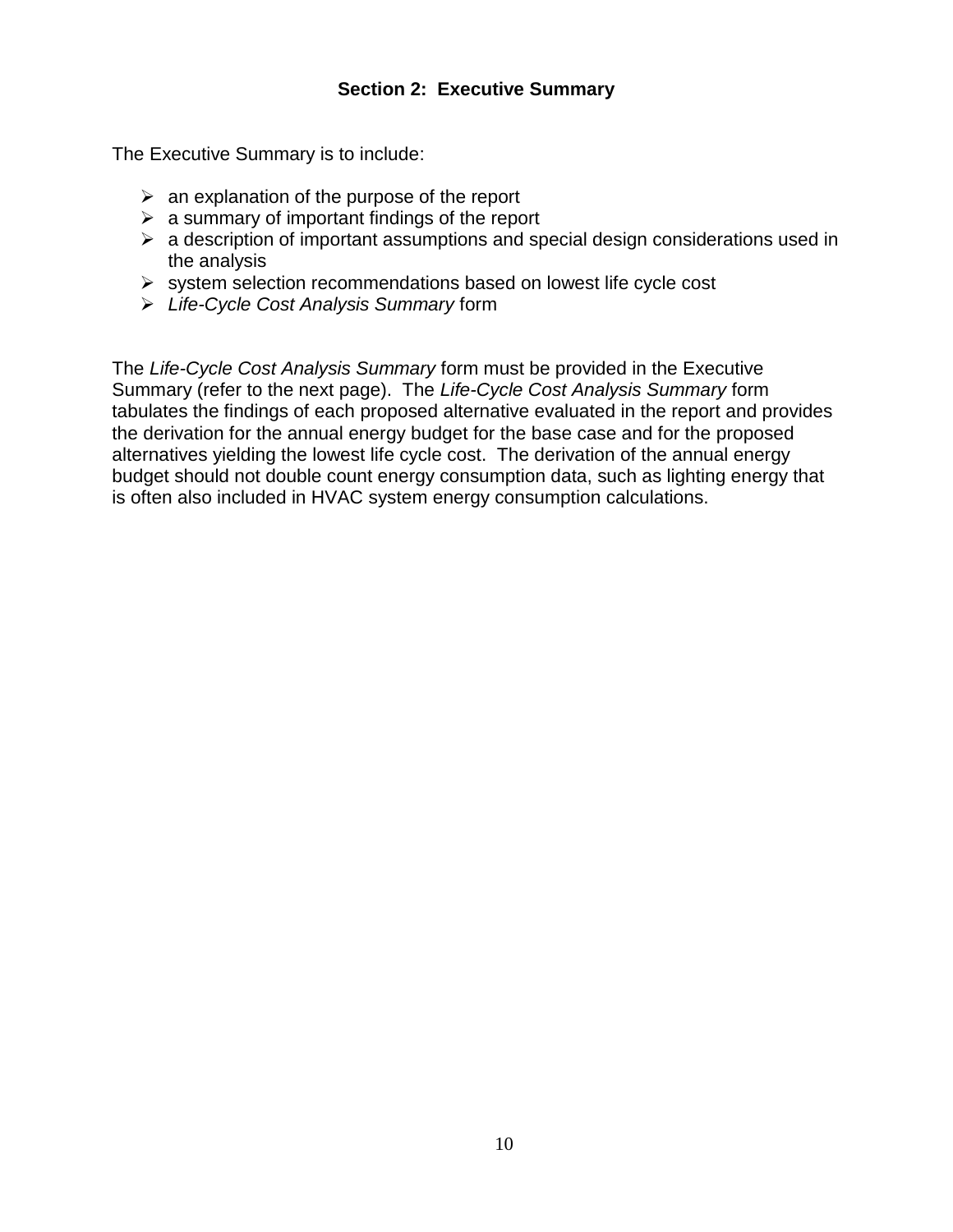## **Life Cycle Cost Analysis Summary**

| <b>Building Area</b> | square feet        |                             |                                |                 |                                         |                                                 |                                      |                               |
|----------------------|--------------------|-----------------------------|--------------------------------|-----------------|-----------------------------------------|-------------------------------------------------|--------------------------------------|-------------------------------|
| <b>System</b>        | <b>Description</b> | <b>Electricity</b><br>(kWh) | <b>Natural Gas</b><br>(Therms) | Annual<br>mmBtu | Annual<br><b>Energy Cost</b><br>$($ \$) | <b>EUI</b><br>(Btu/sq.ft./year)                 | <b>Life Cycle</b><br>Cost<br>$($ \$) | <b>Initial</b><br>Cost<br>\$) |
| <b>Baseline</b>      |                    |                             |                                |                 |                                         |                                                 |                                      |                               |
| Proposed             |                    |                             |                                |                 |                                         |                                                 |                                      |                               |
| Utility              |                    |                             |                                |                 |                                         |                                                 |                                      |                               |
| Generation           |                    |                             |                                |                 |                                         |                                                 |                                      |                               |
|                      |                    |                             |                                |                 |                                         | <b>Base Case Totals</b>                         |                                      |                               |
|                      |                    |                             |                                |                 |                                         |                                                 |                                      |                               |
|                      |                    |                             |                                |                 |                                         | <b>Recommended Systems Totals</b>               |                                      |                               |
|                      |                    |                             |                                |                 |                                         |                                                 |                                      |                               |
|                      |                    |                             |                                |                 |                                         | <b>Difference (Base Case minus Recommended)</b> |                                      |                               |
|                      |                    |                             |                                |                 |                                         |                                                 |                                      |                               |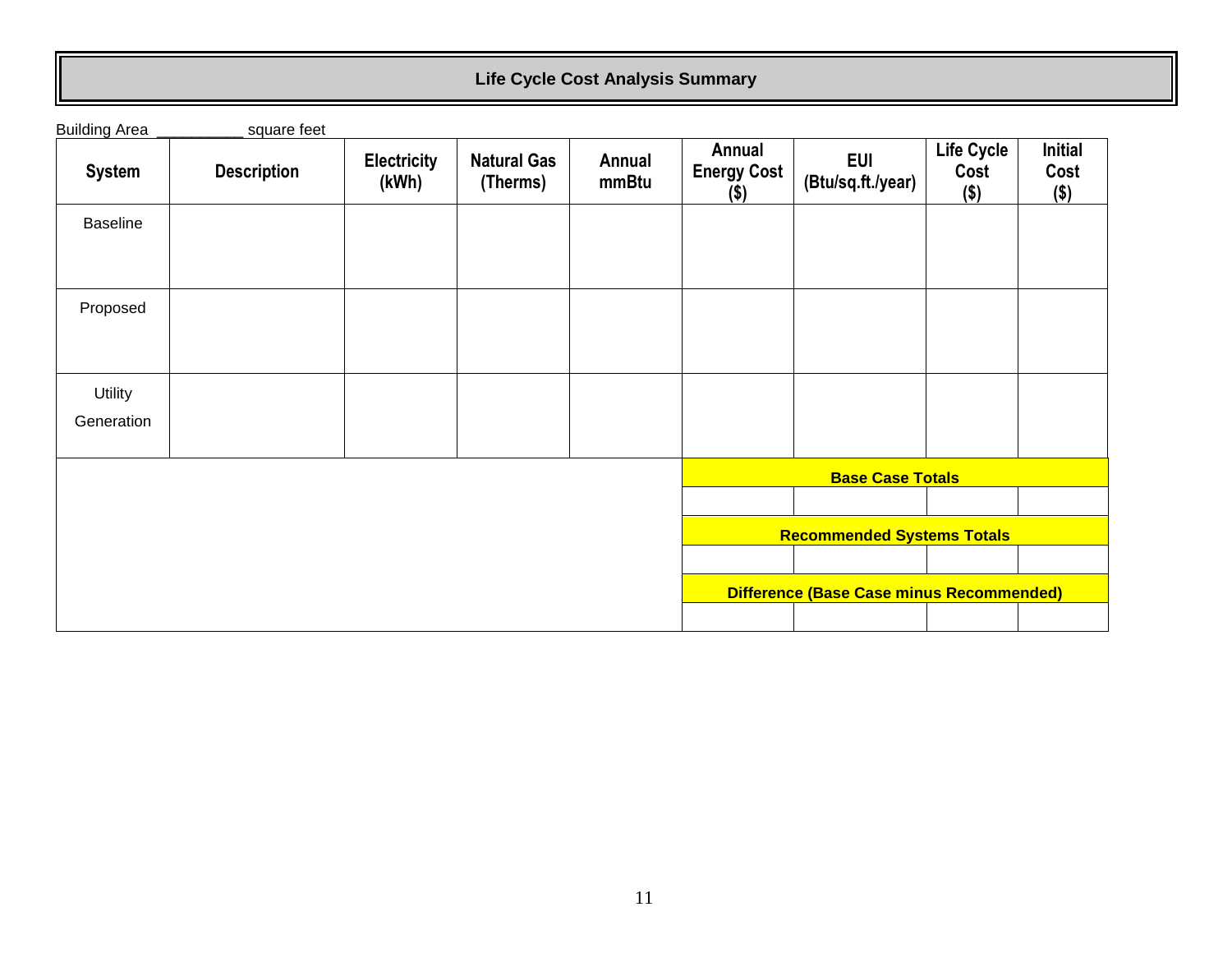#### **Section 3: Project Summary Information**

The second form required is the *Project Summary Information* form (refer to the following page). The form is divided into four areas including a project summary, a listing of institution and design professional contact information, and a description of special design considerations or constraints.

The project summary section includes general information about the building as well as specific building design information. Fill in notes pertaining to the following:

- Building Type
- Building Square Footage
- Number of Floors
- Estimated Number of Occupants
- Slab-on-grade?
- Partially below grade?
- Mechanical cooling?
- Renewable resources used?
- On-site utility generation?
- Estimated annual occupancy hours

The next two sections are to provide project contact information (including support staff) involved in the report preparation.

The final section provides space to describe special design considerations requested by the institution or constraints that limit the choice of design alternatives. Design constraints that affect system alternatives selection must be documented here as well as in the report documentation.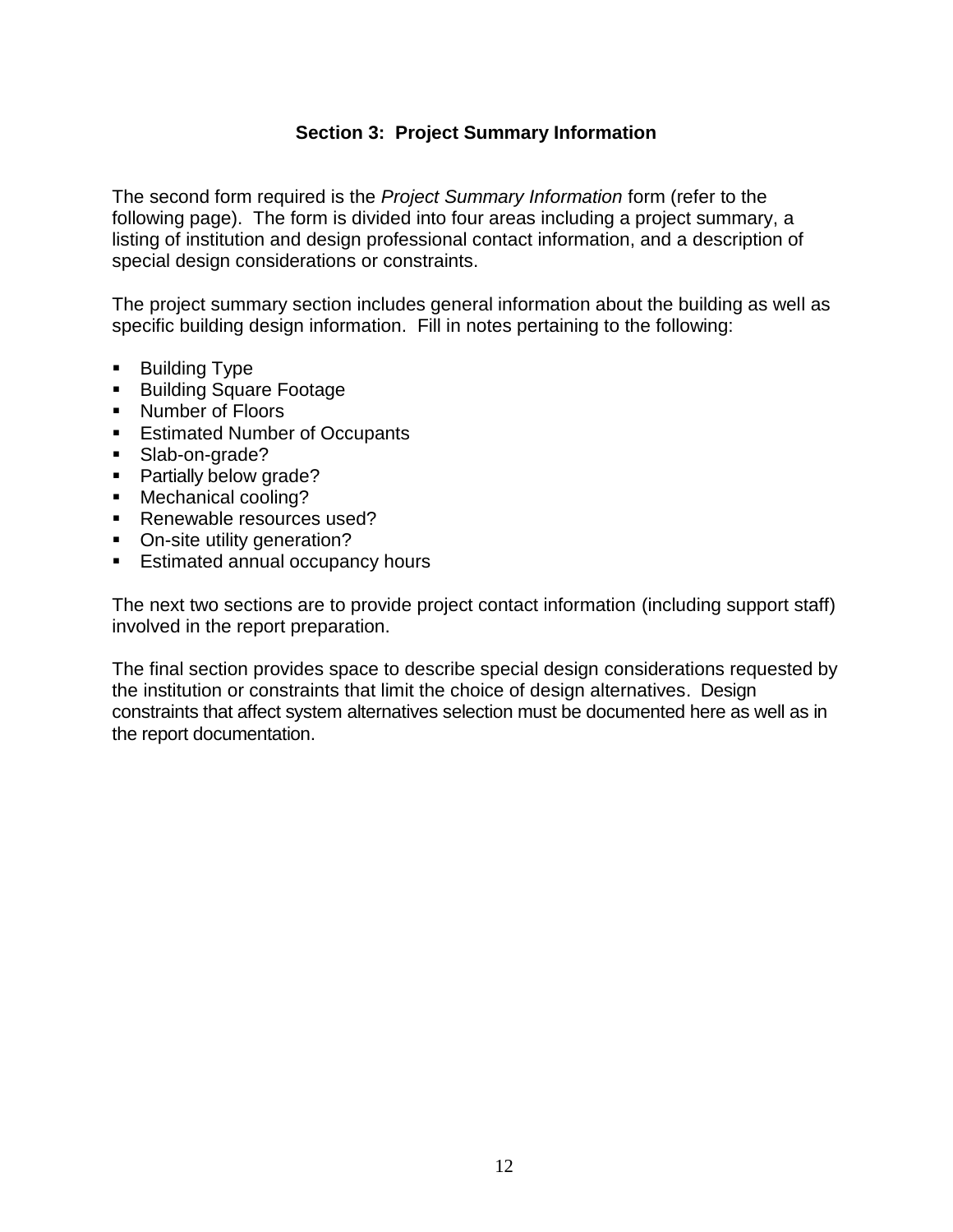## **Project Summary Information**

| <b>Project Summary</b>                                                                     |  |
|--------------------------------------------------------------------------------------------|--|
|                                                                                            |  |
|                                                                                            |  |
|                                                                                            |  |
|                                                                                            |  |
| Number of Floors _____________________Estimated Number of Occupants _____________          |  |
| Slab-on-grade? Partially below grade?                                                      |  |
|                                                                                            |  |
| On-site utility generation? _________________ Estimated annual occupancy hours ___________ |  |
| <b>Institution Contact</b>                                                                 |  |
|                                                                                            |  |
|                                                                                            |  |
|                                                                                            |  |
|                                                                                            |  |
|                                                                                            |  |
| <b>Design Professional Contacts</b>                                                        |  |
|                                                                                            |  |
|                                                                                            |  |
|                                                                                            |  |
|                                                                                            |  |
|                                                                                            |  |
|                                                                                            |  |
|                                                                                            |  |
|                                                                                            |  |
|                                                                                            |  |
|                                                                                            |  |
|                                                                                            |  |
|                                                                                            |  |
|                                                                                            |  |
|                                                                                            |  |
|                                                                                            |  |
|                                                                                            |  |
|                                                                                            |  |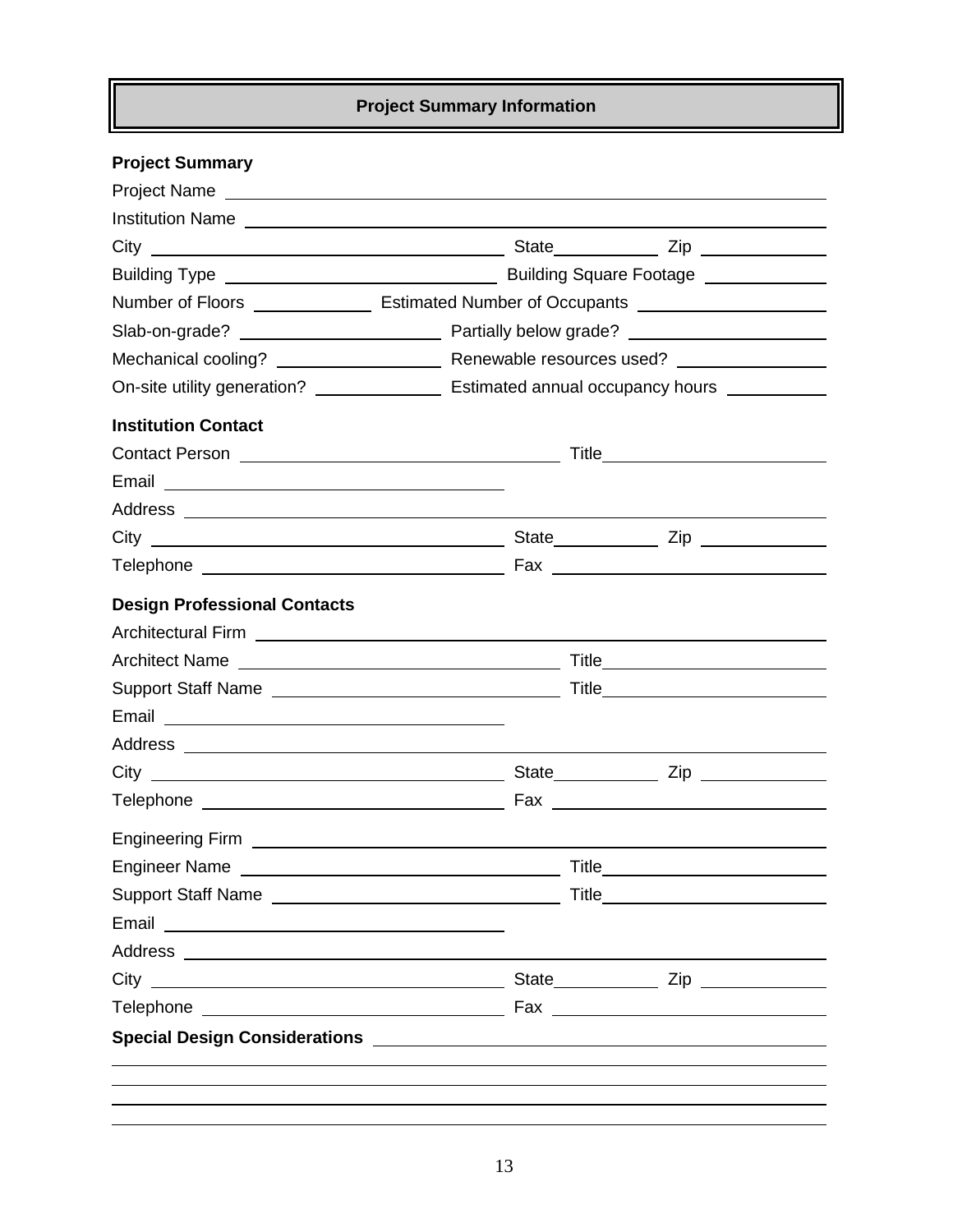#### **Scenarios Description\***

|                                   | <b>Baseline</b> | <b>Proposed</b> |
|-----------------------------------|-----------------|-----------------|
| <b>Architectural</b>              |                 |                 |
| <b>Wall Construction and</b>      |                 |                 |
| Overall U-value                   |                 |                 |
| Roof Construction and             |                 |                 |
| Overall U-value                   |                 |                 |
| <b>Roof Reflectance</b>           |                 |                 |
| Window to Wall Area Ratio         |                 |                 |
| <b>Window Characteristics</b>     |                 |                 |
| Lighting                          |                 |                 |
| <b>Lighting Controls</b>          |                 |                 |
| <b>Lighting Power Density</b>     |                 |                 |
| <b>HVAC</b>                       |                 |                 |
| <b>Air Delivery System</b>        |                 |                 |
| <b>Heating Equipment</b>          |                 |                 |
| <b>Cooling Equipment</b>          |                 |                 |
| Controls                          |                 |                 |
| <b>Service Water Heating</b>      |                 |                 |
| <b>System Description</b>         |                 |                 |
| <b>Equipment Efficiency</b>       |                 |                 |
| <b>On-Site Utility Generation</b> |                 |                 |
| Description                       |                 |                 |

\*Add rows as needed to describe the scenarios. Add columns as needed if additional proposed options are studied.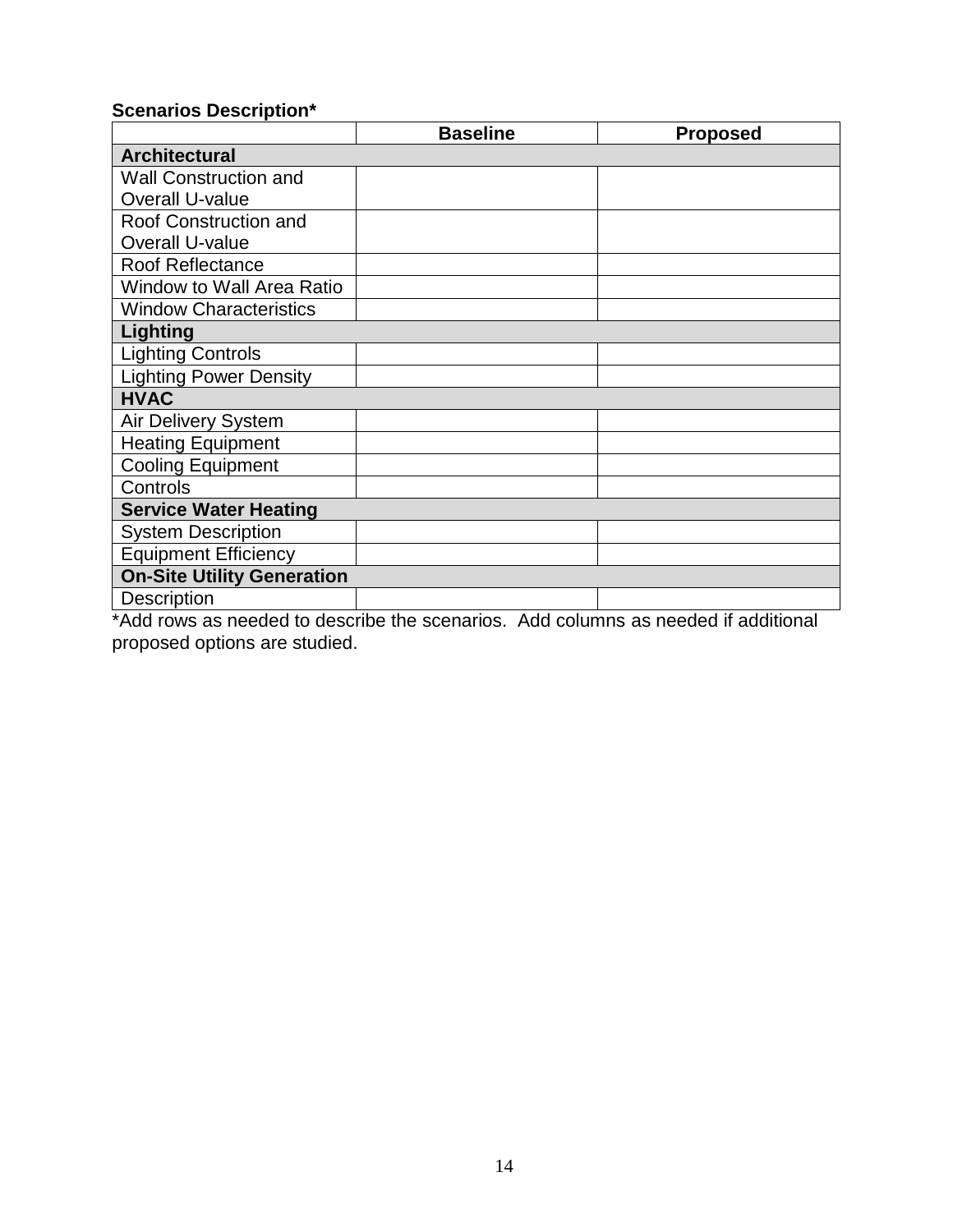#### **Section 4: Assumptions Form**

The *Assumptions Form* provides a central location for documenting assumptions made in the analysis (refer to the next page). Assumptions regarding initial energy rates used in the analysis are to be provided. The energy rates should be entered for both summer and winter, as applicable. In the case of on-site utility generation, this should also include information about utility buyback rates. The source of the utility cost information must be noted.

Assumptions regarding the estimated annual maintenance costs for the baseline and proposed systems should be documented in the next area. Annual maintenance costs used in the analysis may be based on a percentage of system first cost as noted in the table. Lower percentages may be applicable to central systems; higher percentages may be more applicable to distributed systems. The designer must provide reasoning for the values used. It is also acceptable for the designer to justify and use an alternate maintenance cost structure if it provides additional accuracy in the analysis.

The next area provides a location to document other assumptions made in the analysis. Examples of other assumptions include the quantity of domestic hot water used annually and scheduled occupancy.

The final area on the *Assumptions Form* provides a location to document references used. These references include, but are not limited to, those used to perform calculations and those used to estimate construction costs. Additional pages may be added as necessary to list all of the assumptions and references.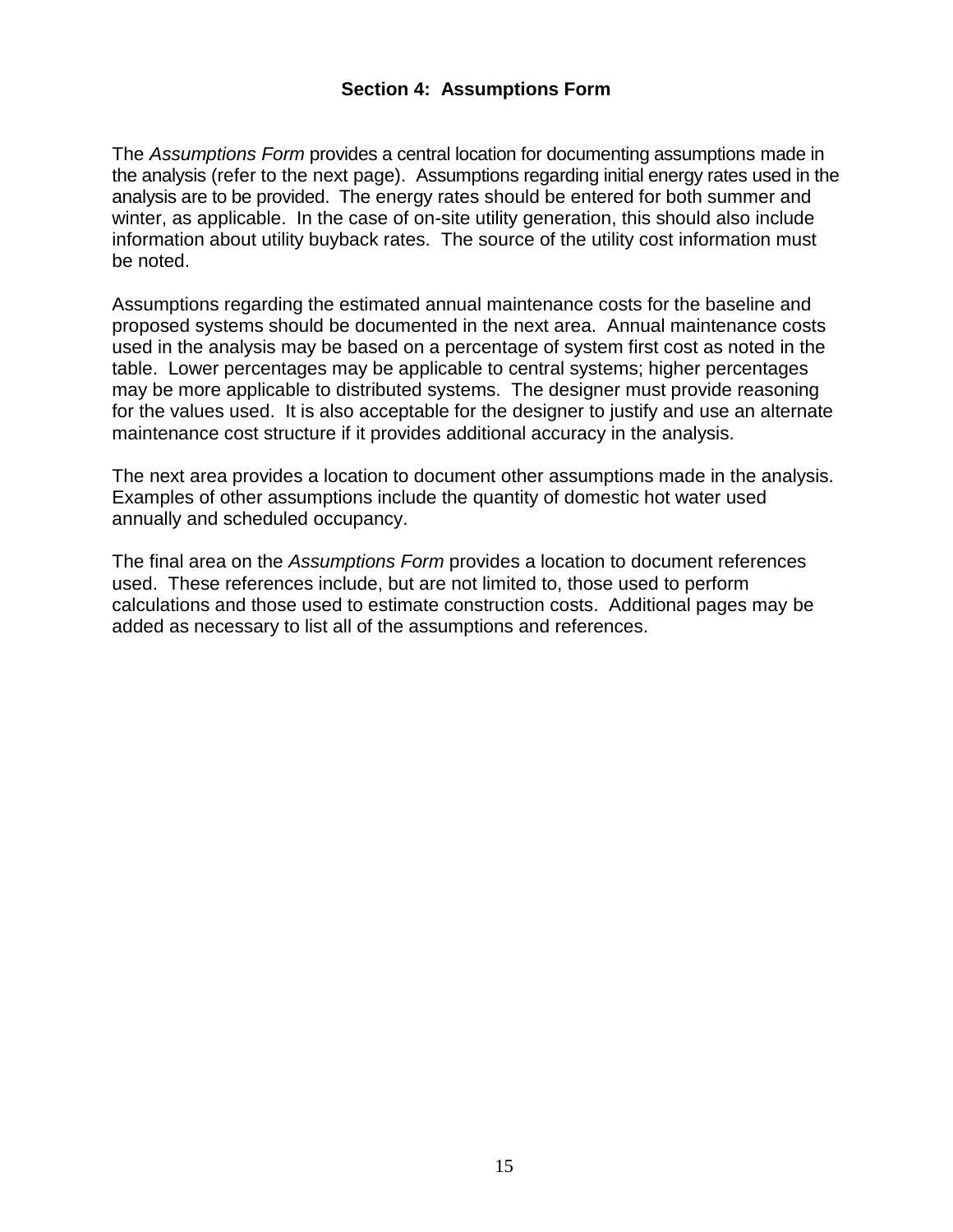#### **Assumptions Form**

Estimated Average Initial Fuel Costs:

|                                                                           | Summer | Winter |
|---------------------------------------------------------------------------|--------|--------|
| Natural Gas (\$/Therm)                                                    |        |        |
| Electricity (\$/kWh)                                                      |        |        |
| Electricity (\$/kW Demand)                                                |        |        |
| Liquefied Petroleum Gas (LPG) (\$/gal)                                    |        |        |
| Other (Specify)                                                           |        |        |
| Assumptions Relating to Fuel Costs (Identify source of utility cost data) |        |        |
|                                                                           |        |        |
|                                                                           |        |        |
|                                                                           |        |        |
|                                                                           |        |        |

Annual Maintenance Costs\*

|                          | <b>Baseline</b> | Proposed | <b>Remarks</b> |
|--------------------------|-----------------|----------|----------------|
| Envelope                 |                 |          |                |
| Lighting                 |                 |          |                |
| <b>HVAC</b>              |                 |          |                |
| <b>Service Water</b>     |                 |          |                |
| Heating                  |                 |          |                |
| <b>On-Site Utilities</b> |                 |          |                |

\* Depending on system type and project, annual maintenance costs between 0.5% to 3% of initial system construction cost may be used. Alternate available cost structures may be used in the analysis if they are a better representation of actual maintenance costs for a particular project than the above range.

|   | Other Assumptions |
|---|-------------------|
|   |                   |
| າ |                   |
|   |                   |
| 3 |                   |
|   |                   |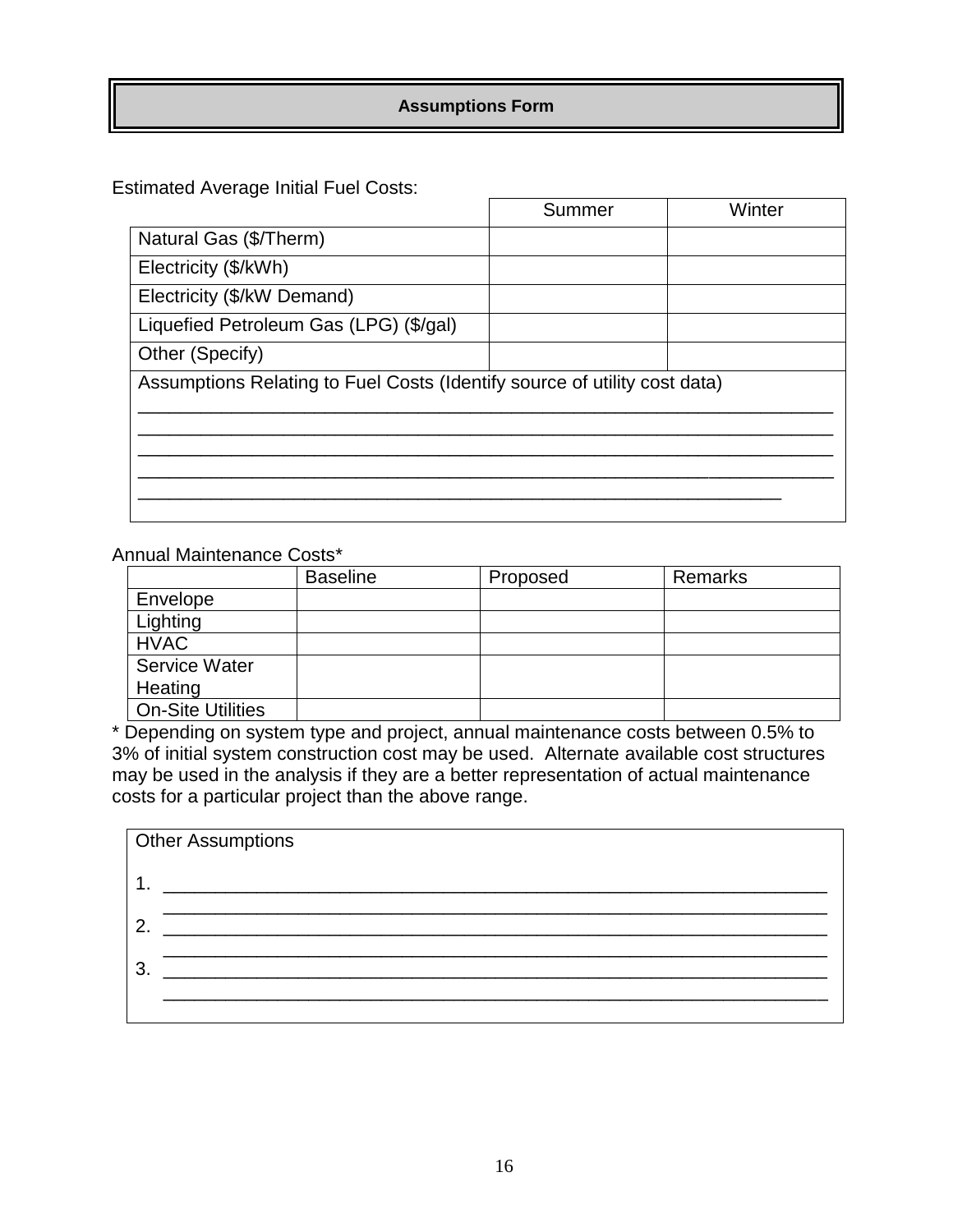|                  | References |  |  |  |  |
|------------------|------------|--|--|--|--|
| 1.               |            |  |  |  |  |
|                  |            |  |  |  |  |
| $\overline{2}$ . |            |  |  |  |  |
| 3.               |            |  |  |  |  |
|                  |            |  |  |  |  |
|                  |            |  |  |  |  |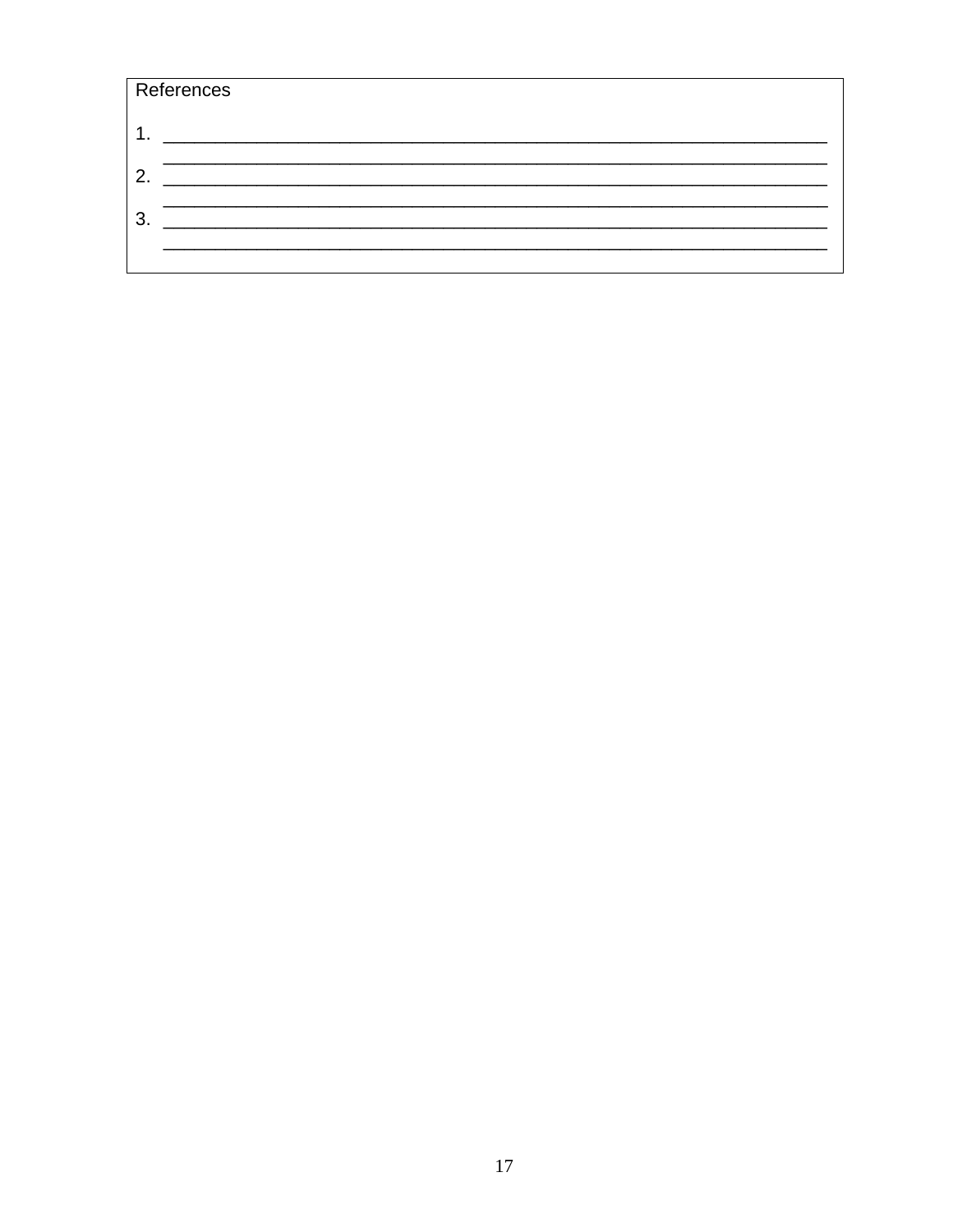#### **Section 5: Discount Factor Summary**

Factors used in the report are to be recorded in the *Discount Factor Summary* form (refer to the next page). As mentioned previously, these factors are from the annual supplement to Handbook 135 *Energy Price Indices and Discount Factors for Life-Cycle Cost Analysis* from U.S. Department of Energy (DOE) Federal Energy Management Program (FEMP) for Iowa. This document is updated and posted each April.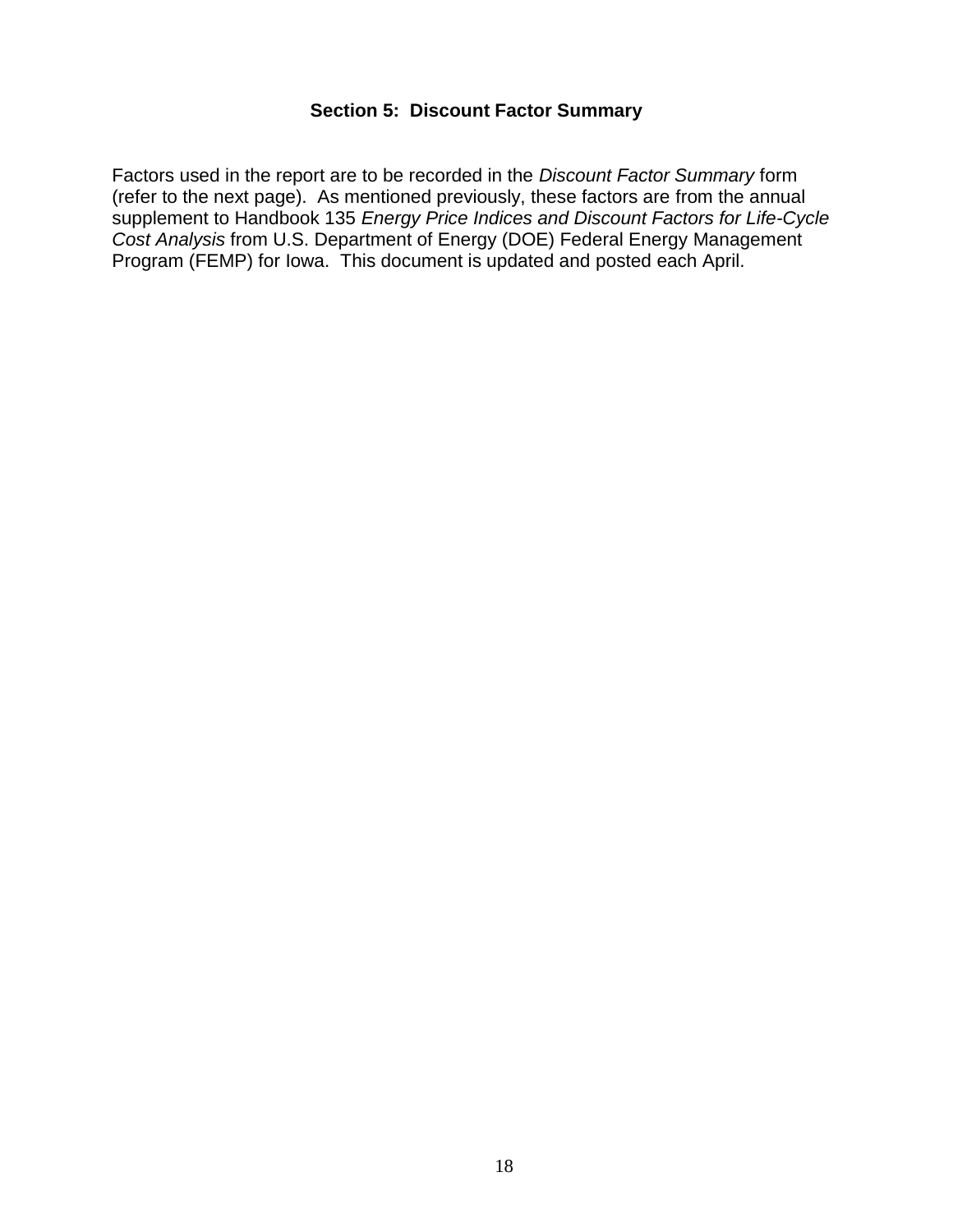#### **Discount Factor Summary**

## **Discount Factor Summary**

|       | <b>Table References</b> |                      |                                             |                       |  |  |  |
|-------|-------------------------|----------------------|---------------------------------------------|-----------------------|--|--|--|
| Year  | $A-1$<br>nonfuel        | $A-2$<br>nonfuel     | <b>Ba-2 fuel UPV factor</b><br>(Commercial) |                       |  |  |  |
|       | <b>SPV</b><br>factor    | <b>UPV</b><br>factor | <b>Electric</b>                             | <b>Natural</b><br>Gas |  |  |  |
| $25*$ | 0.478                   | 17.41                | 17.67                                       | 14.89                 |  |  |  |
|       |                         |                      |                                             |                       |  |  |  |
|       |                         |                      |                                             |                       |  |  |  |
|       |                         |                      |                                             |                       |  |  |  |
|       |                         |                      |                                             |                       |  |  |  |

\* Sample data from ASHB07.pdf (3.0% Discount Rate (DOE))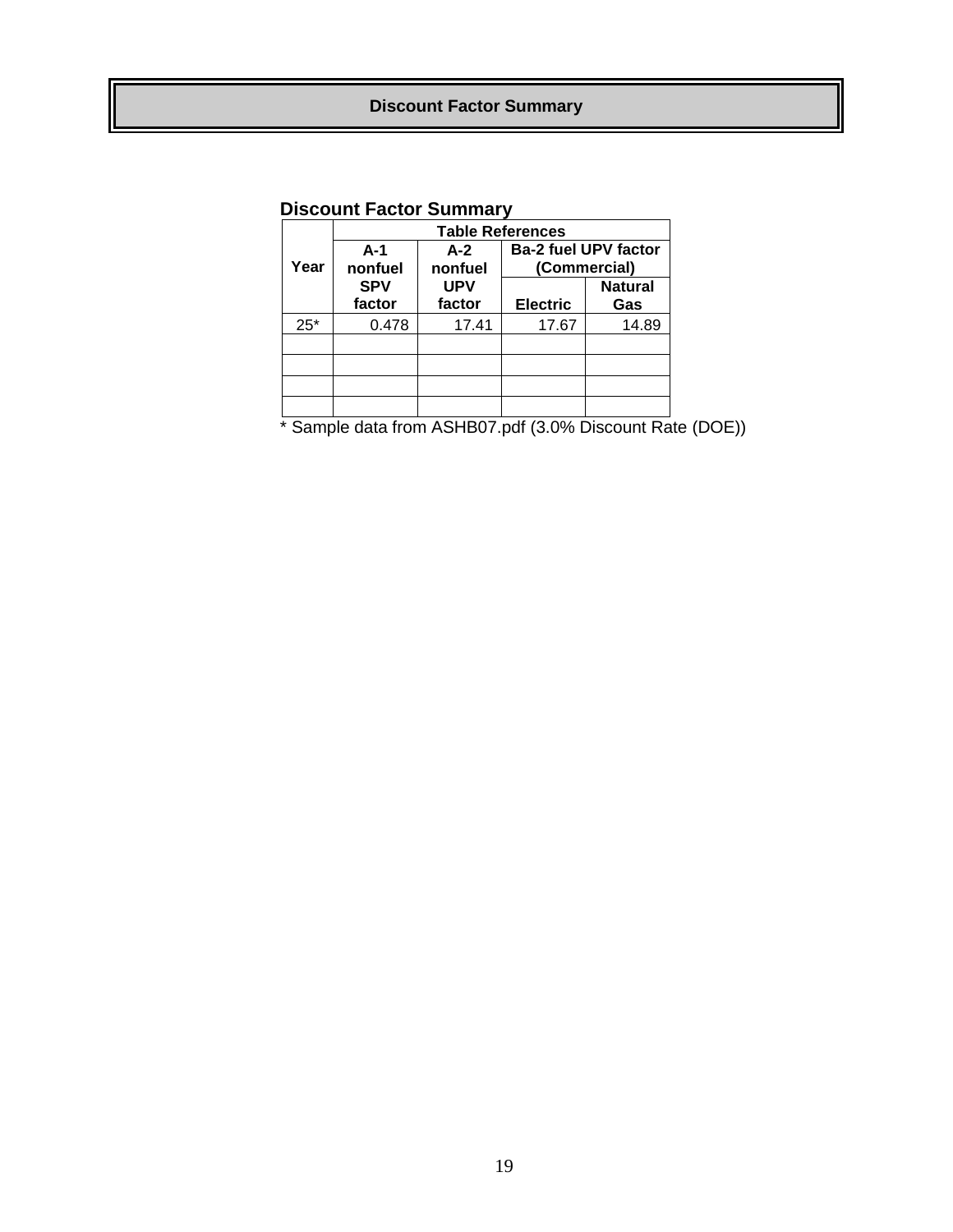#### **Section 6: Life-Cycle Cost Analysis**

The life cycle cost calculations for each alternative are presented in this section of the report. The forms provided in Appendix A of these guidelines are the preferred reporting method. A set of forms are to be presented for each case. These forms come from Appendix B of the *Life-Cycle Costing Manual for the Federal Energy Management Program*, National Institute for Standards and Technology (NIST) Handbook 135, 1995 Edition. This manual can be ordered or downloaded on the internet as mentioned previously. Directions for the use of each form are presented on the adjoining pages in Appendix B.

#### **Baseline and Proposed Cases**

The analysis of each facility option (baseline and proposed cases), and utility generation options (if included) should begin with the baseline case that would be expected to provide the lowest installed cost that still meets the energy code but, due to lower efficiency, usually results in higher operating costs. The proposed option(s) should provide a tradeoff of higher installed cost for lower operating and (potentially) lower life cycle costs. In each case, the system with the lowest life cycle cost must be recommended. Designers may select and trade off improvements in building elements that impact energy consumption to create proposed cases that have a lower life cycle cost than the baseline case. These building elements include envelope, heating systems, cooling systems, domestic hot water systems, lighting systems, and on-site utility generation.

#### **On-Site Utility Generation**

When applicable, evaluate design alternatives for on-site utility generation. Potential alternatives include engine generators, micro-turbines, fuel cells, steam turbines, wind turbines, solar arrays (photovoltaic systems), etc.

#### **Recommendations**

Briefly note the recommended systems included in the selected case, however, most of this discussion should be provided in the Executive Summary. The set of selected systems should be used to find the detailed energy use prediction on the Life-Cycle Cost Analysis form in the Executive Summary.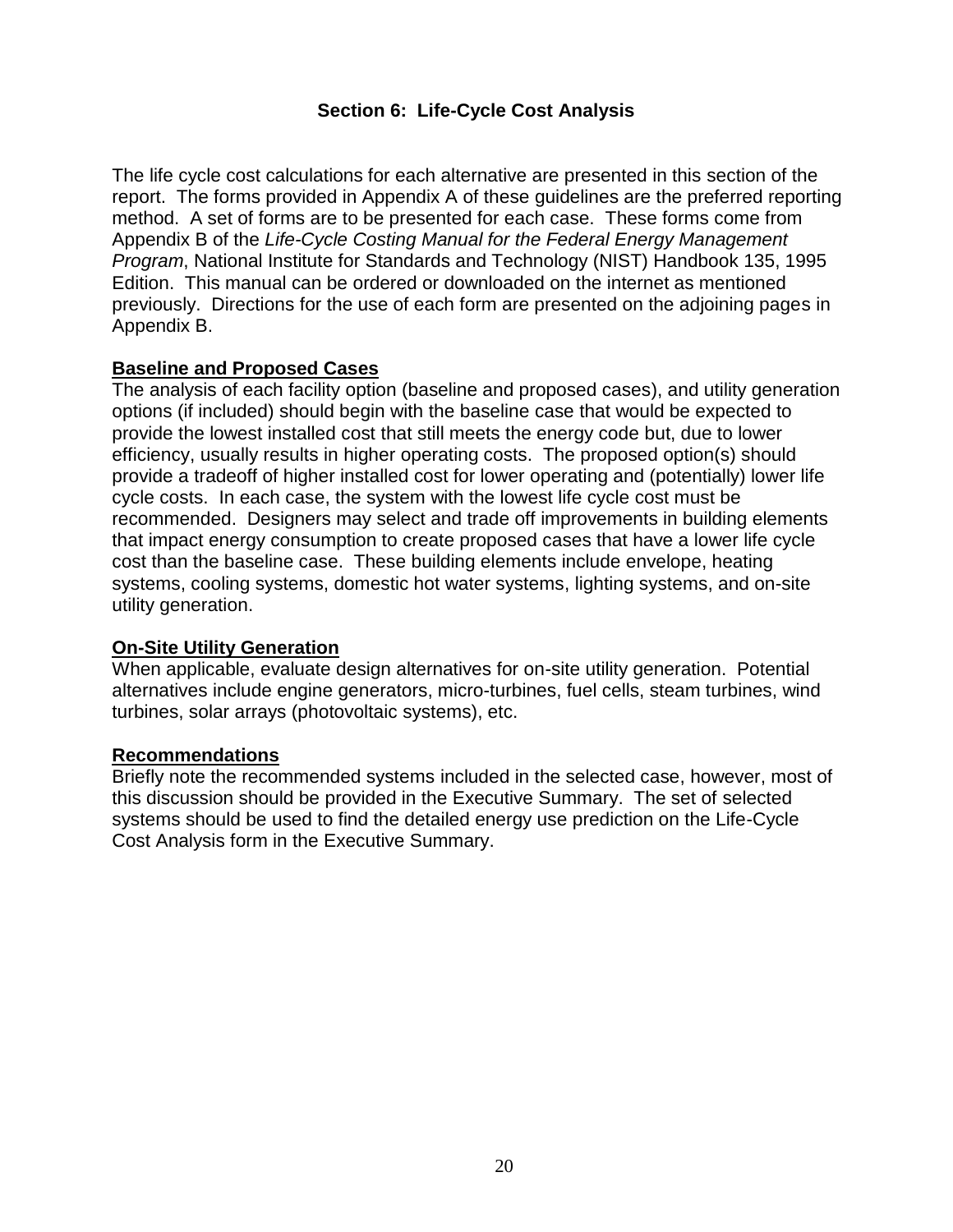#### **Section 7: Appendix**

The report appendix is to include supporting information. The contents of the appendix should include sketches of the planned building layout, energy use calculations, and any other pertinent information necessary to document the justification for the recommendations that are made.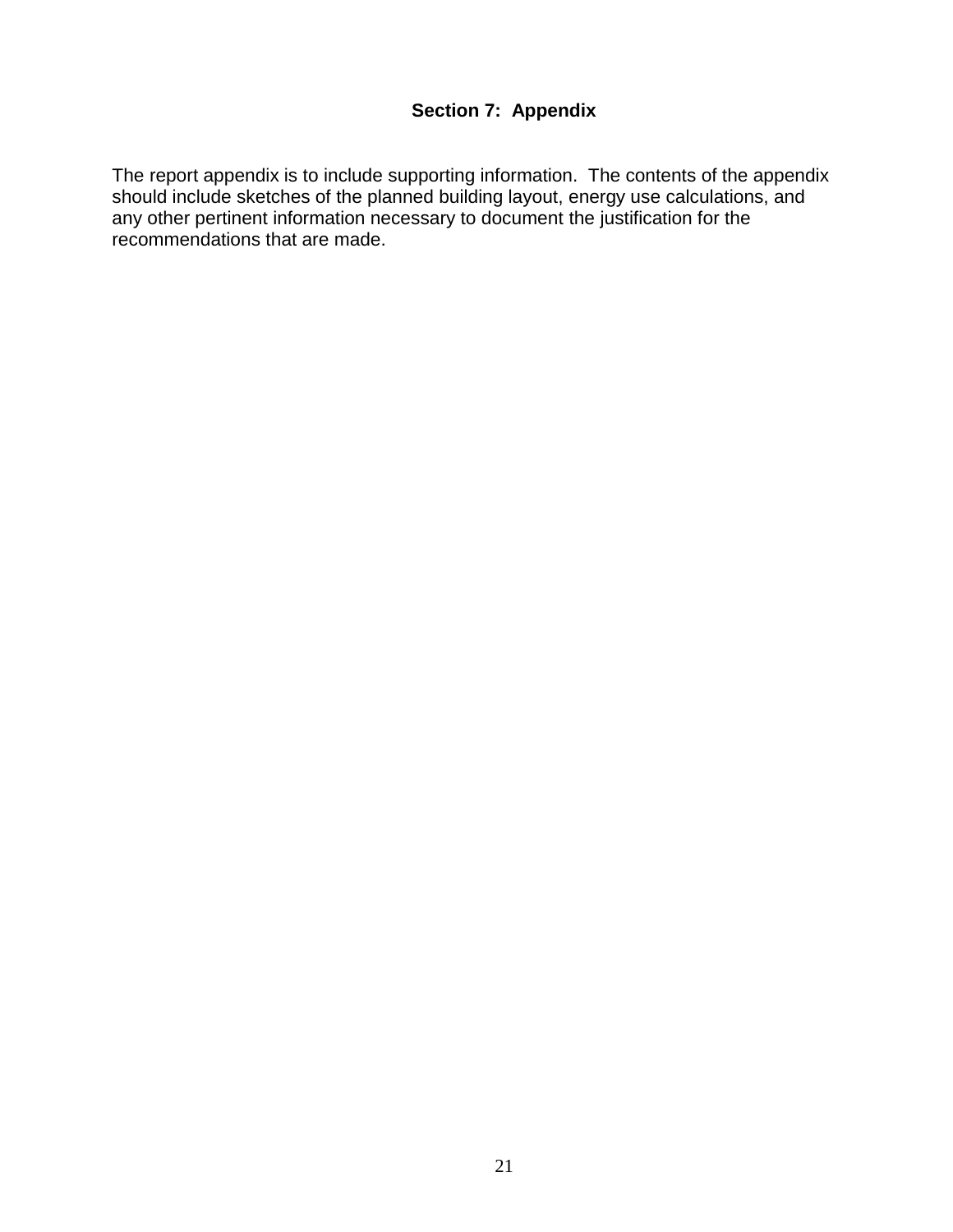## **Appendix A**

*Life Cycle Cost Analysis Forms*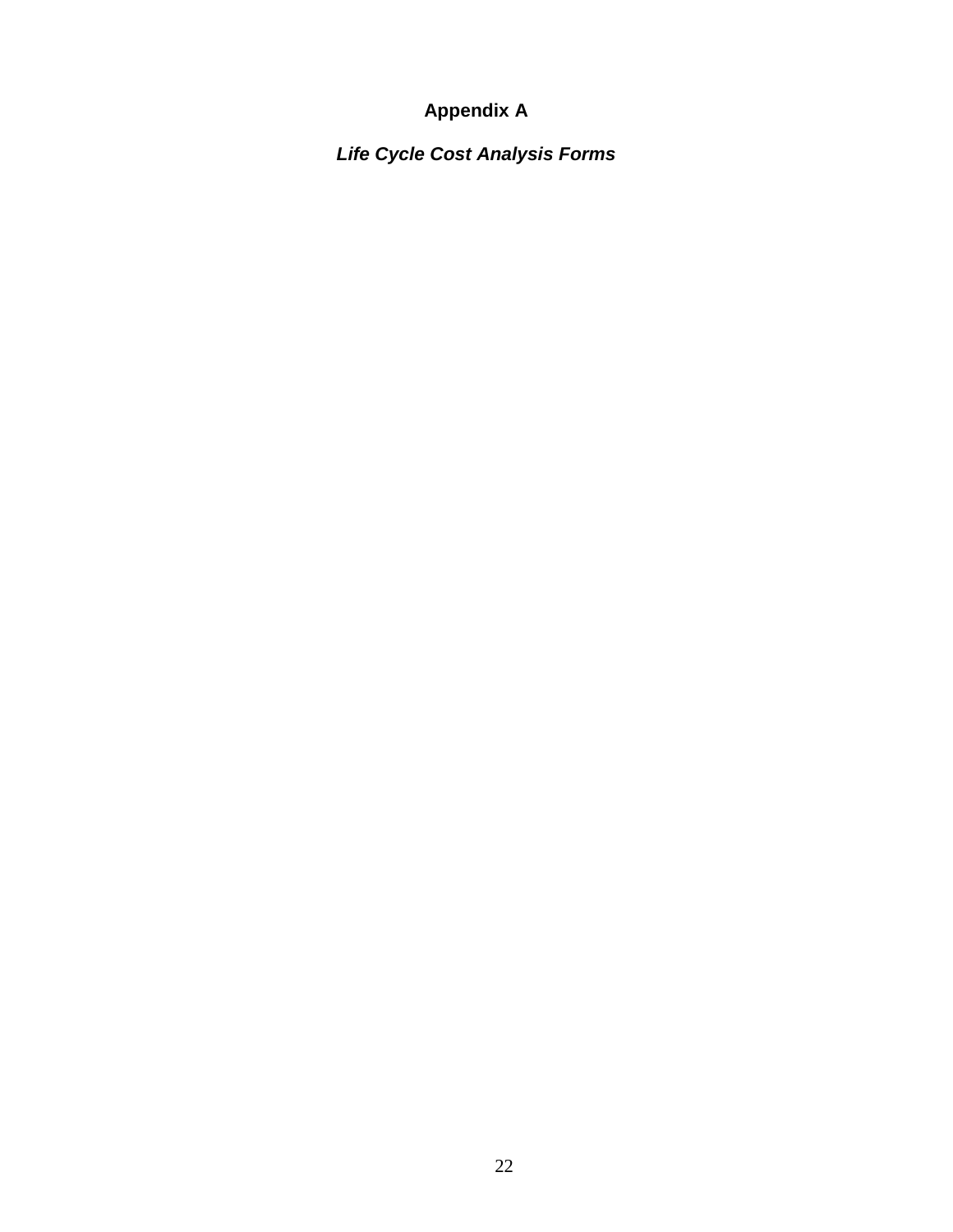| LIFE-CYCLE COST ANALYSIS<br>PROJECT IDENTIFICATION |                                                                                                                       |                            |  |
|----------------------------------------------------|-----------------------------------------------------------------------------------------------------------------------|----------------------------|--|
|                                                    |                                                                                                                       |                            |  |
|                                                    |                                                                                                                       |                            |  |
|                                                    |                                                                                                                       |                            |  |
|                                                    | DESIGN FEATURE                                                                                                        |                            |  |
|                                                    |                                                                                                                       |                            |  |
|                                                    |                                                                                                                       |                            |  |
| <b>TYPE OF STUDY:</b>                              | $[X]$ Energy and<br><b>Water Conservation &amp;</b><br><b>Renewable Resources</b><br>(FEMP)                           | $\Box$ Other<br>(OMB A-94) |  |
|                                                    | BASE CASE AND ALTERNATIVES FOR LCC ANALYSIS<br>(A)                                                                    |                            |  |
| (B)                                                | <u> 1980 - Jan Barbara Barat, martin da basar da basar da basar da basar da basar da basar da basar da basar da b</u> |                            |  |
| (C)                                                |                                                                                                                       |                            |  |
|                                                    |                                                                                                                       |                            |  |
|                                                    |                                                                                                                       |                            |  |
|                                                    |                                                                                                                       |                            |  |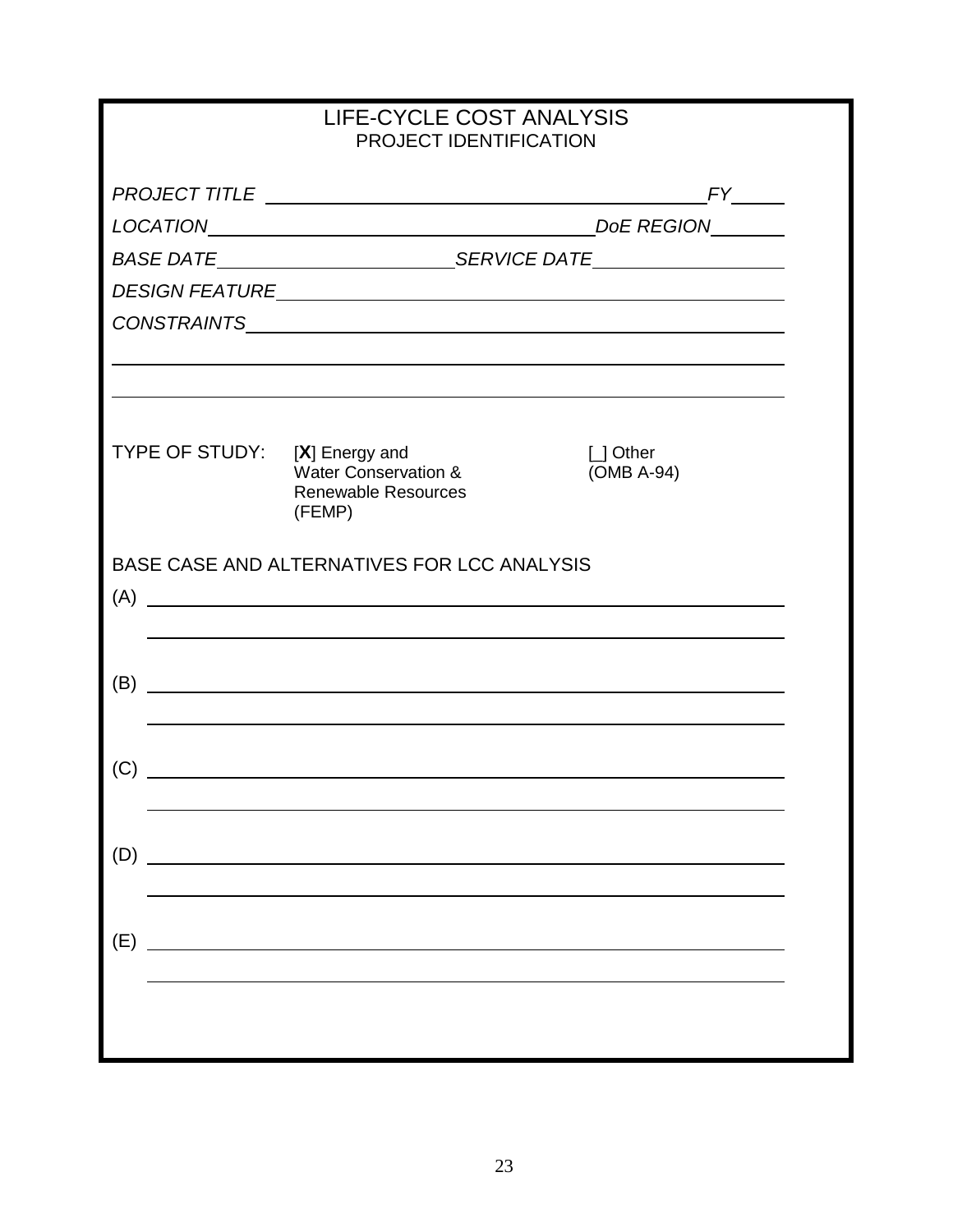#### Project Identification INSTRUCTIONS

Step 1. PROJECT IDENTIFICATION

- **Enter project name and fiscal year.**
- Enter location. Enter DOE region (from *Annual Supplement*).
- Enter Base Date and Service Date.
- **Enter design feature to be evaluated.**
- List constraints. Add page if needed.
- Designate study as energy conservation study or OMB study.

#### Step 2. BASE CASE AND ALTERNATIVES

▪ Give title and brief description of base case and alternatives to be analyzed.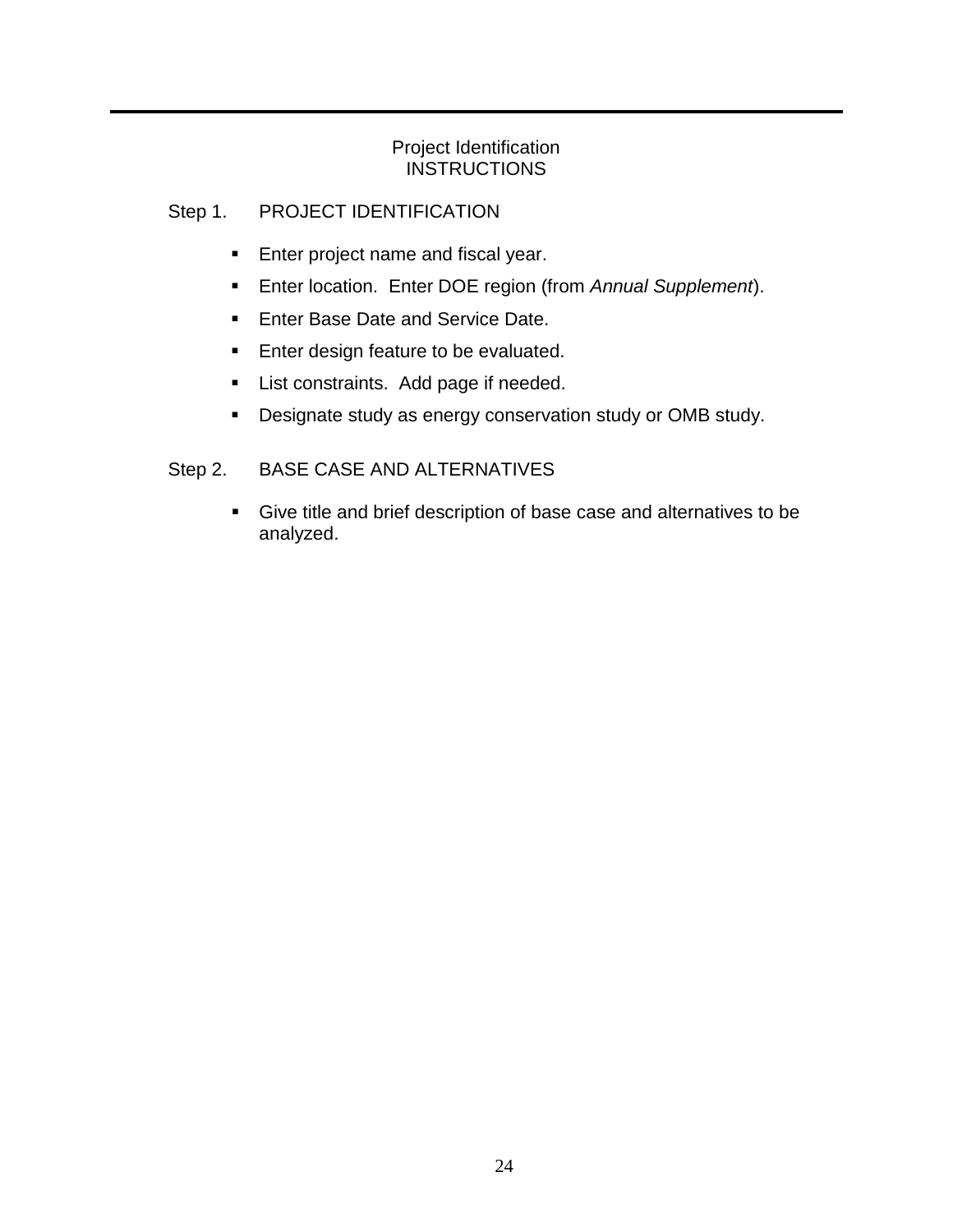## LIFE-CYCLE COST ANALYSIS INPUT DATA SUMMARY

Project Title Alt. ID

| <b>TYPE OF COST OR</b><br><b>BENEFIT (1)</b> | (2)                                                                                             |                                                                    | (3)<br>(4) |                         | (5)            | (6)                | (7)                                |                                    |
|----------------------------------------------|-------------------------------------------------------------------------------------------------|--------------------------------------------------------------------|------------|-------------------------|----------------|--------------------|------------------------------------|------------------------------------|
| <b>One-Time Amounts</b>                      | \$-Amount on BD<br>$$ \times 10^3 \left[ \right]$<br>$$ \times 10^6 \left[ \right]$             | Years<br>Investment-<br>from<br>related?<br>SD<br><b>BD</b><br>Yes |            | No                      | Data<br>Source | Diff. Esc.<br>Rate | Discount<br>Factor<br>Table<br>No. |                                    |
|                                              |                                                                                                 |                                                                    |            |                         |                |                    |                                    |                                    |
|                                              |                                                                                                 |                                                                    |            |                         |                |                    |                                    |                                    |
|                                              |                                                                                                 |                                                                    |            |                         |                |                    |                                    |                                    |
|                                              |                                                                                                 |                                                                    |            |                         |                |                    |                                    |                                    |
|                                              |                                                                                                 |                                                                    |            |                         |                |                    |                                    |                                    |
|                                              |                                                                                                 |                                                                    |            |                         |                |                    |                                    |                                    |
|                                              |                                                                                                 |                                                                    |            |                         |                |                    |                                    |                                    |
|                                              |                                                                                                 |                                                                    |            |                         |                |                    |                                    |                                    |
|                                              |                                                                                                 |                                                                    |            |                         |                |                    |                                    |                                    |
|                                              |                                                                                                 |                                                                    |            |                         |                |                    |                                    |                                    |
| <b>Annually Recurring</b>                    | \$-Amount on BD<br>$$ \times 10^3 \boxed{\phantom{0}}$$<br>$$ \times 10^6 \boxed{\phantom{0}}$$ | Number of<br>Payments from                                         |            | Investment-<br>related? |                | Data<br>Source     | Diff. Esc.<br>Rate                 | <b>Discount</b><br>Factor<br>Table |
| <b>Amounts</b>                               |                                                                                                 | SD                                                                 |            | Yes                     | No             |                    |                                    | No.                                |
|                                              |                                                                                                 |                                                                    |            |                         |                |                    |                                    |                                    |
|                                              |                                                                                                 |                                                                    |            |                         |                |                    |                                    |                                    |
|                                              |                                                                                                 |                                                                    |            |                         |                |                    |                                    |                                    |
|                                              |                                                                                                 |                                                                    |            |                         |                |                    |                                    |                                    |
|                                              |                                                                                                 |                                                                    |            |                         |                |                    |                                    |                                    |
|                                              |                                                                                                 |                                                                    |            |                         |                |                    |                                    |                                    |
|                                              |                                                                                                 |                                                                    |            |                         |                |                    |                                    |                                    |
|                                              |                                                                                                 |                                                                    |            |                         |                |                    |                                    |                                    |
| Water:                                       |                                                                                                 |                                                                    |            |                         |                |                    |                                    |                                    |
|                                              |                                                                                                 |                                                                    |            |                         |                |                    |                                    |                                    |
| Energy:                                      |                                                                                                 |                                                                    |            |                         |                |                    |                                    |                                    |
|                                              |                                                                                                 |                                                                    |            |                         |                |                    | Diff. Esc.<br>Rates for            |                                    |
|                                              |                                                                                                 |                                                                    |            |                         |                |                    | ENERGY<br>Projects<br>Embedded     |                                    |
|                                              |                                                                                                 |                                                                    |            |                         |                |                    | in Discount<br>Factors             |                                    |
|                                              |                                                                                                 |                                                                    |            |                         |                |                    |                                    |                                    |

BD = Base Date

SD = Service Date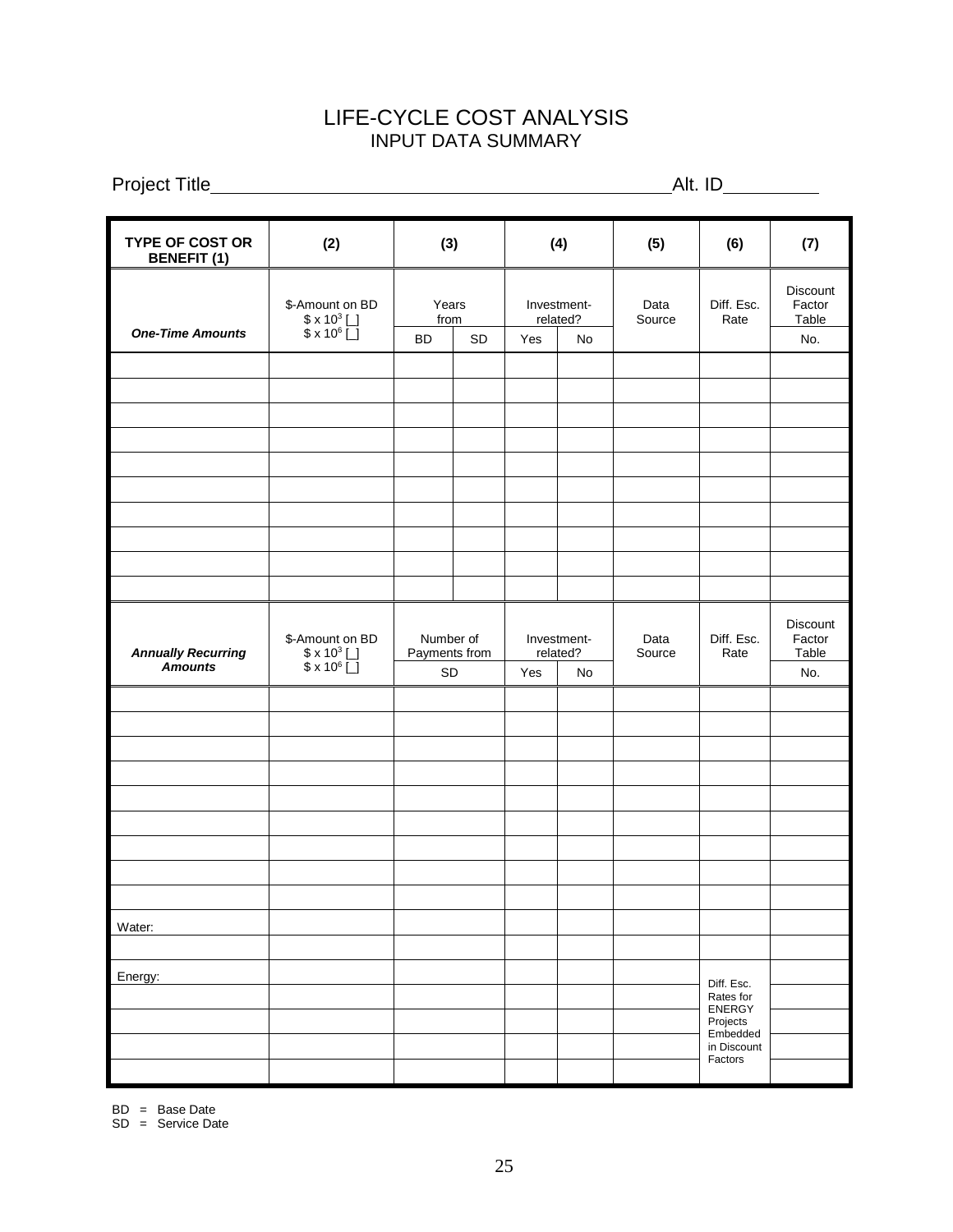#### Input Data Summary **INSTRUCTIONS**

#### Step 1. IDENTIFICATION OF ALTERNATIVE

■ Enter project title and identification data for alternative from *Project Identification* worksheet.

#### Step 2. ANALYSIS INPUT DATA

- Col. (1) Enter types of costs or benefits as of the Base Date (BD): **One-time amounts:**
	- Examples: Planning/Construction (P/C) or Acquisition Costs Capital Replacement Costs Major Repair Costs Disposal Costs Resale, Retention, or Salvage Value
		- *Note: P/C or Acquisition Costs may be assumed to occur in a lump sum at the beginning of the study period. All other one-time costs are assumed to occur at any time during the analysis period, the specific time depending on when they are actually expected to occur.*

#### **Annually recurring amounts:**

- Examples: Routine OM&R Costs and Custodial Costs Energy Costs: Electricity, distillate, residual, etc. Water Costs
- Col. (2) Enter \$-amounts as of the Base Date. (Designate as thousands or millions.)
- Col. (3) For **one-time amounts**, enter the number of years after the Base Date (BD) and Service Date (SD) for which the costs or benefits occur.

For **annually recurring amounts**, enter the number of annual payments expected over the length of the study period.

- Col. (4) Designate as investment-related or non-investment-related.
- Col. (5) List data sources on a separate sheet and enter references here.
- Col. (6) Enter differential escalation rates(s) for costs other than energy, if applicable.
- Col. (7) Enter number of appropriate Discount Factor Table (for region, fuel type, sector, discount rate, differential escalation rate) from *Annual Supplement to Handbook 135*.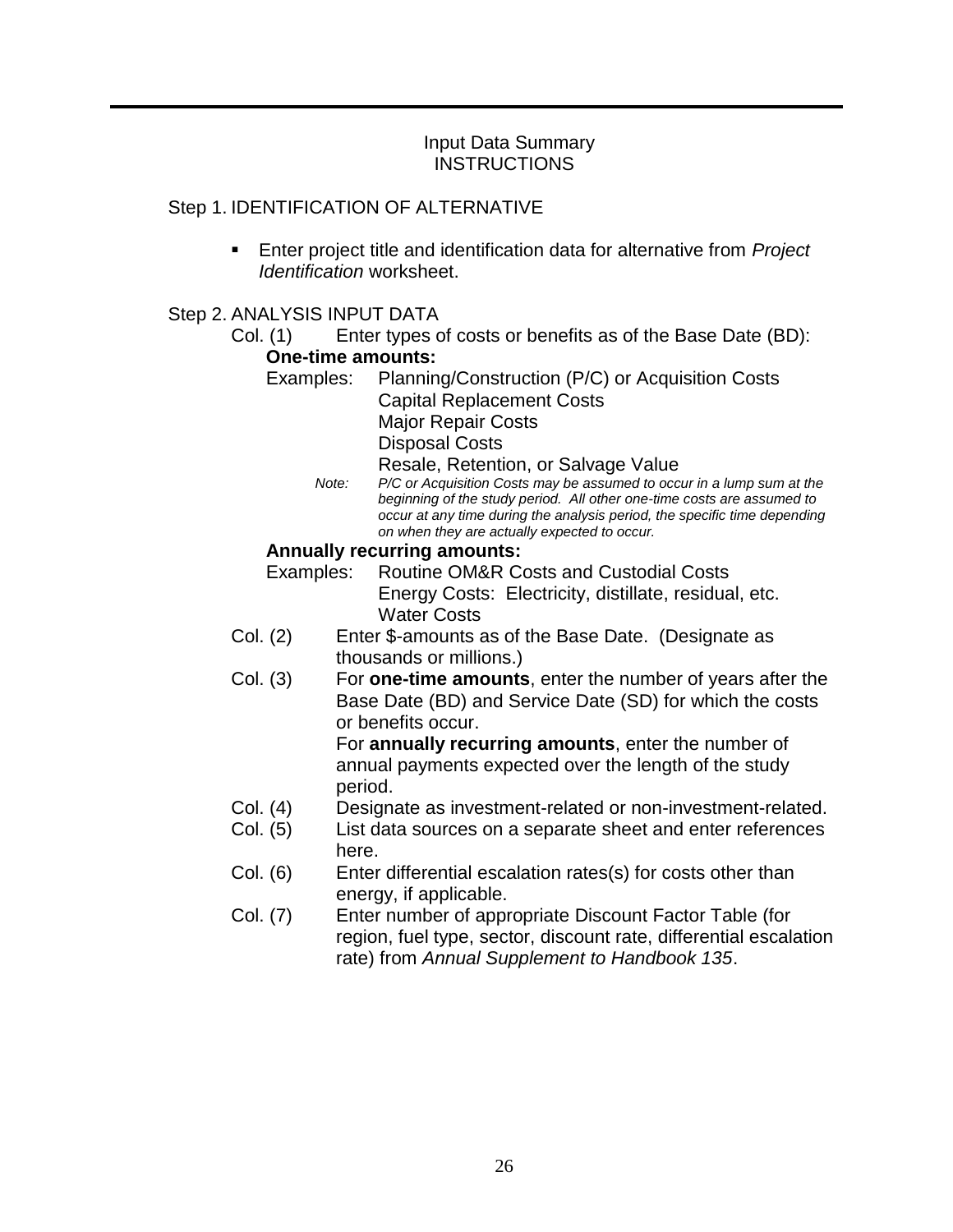### LIFE-CYCLE COST ANALYSIS PRESENT-VALUE CALCULATIONS

Project Title Alt. ID

| (1)<br>INVESTMENT-<br><b>RELATED AMOUNTS</b> | (2)<br>\$-Amount on BD<br>$$ \times 10^3$ [<br>$$ \times 10^6$ $\Box$ | (3)<br><b>Discount</b><br>Factor                        | (4)<br>Present Value<br>$(4) = (2)x(3)$ | (5)<br>PV TOTALS<br>$(5)$ = Summation of (4) by type                                                                                                                                                                                           |  |  |
|----------------------------------------------|-----------------------------------------------------------------------|---------------------------------------------------------|-----------------------------------------|------------------------------------------------------------------------------------------------------------------------------------------------------------------------------------------------------------------------------------------------|--|--|
|                                              |                                                                       |                                                         |                                         | Initial<br>$\frac{1}{2}$<br>Investment<br>Capital<br>$\frac{1}{2}$<br>Replacements<br>Disposal<br>$\frac{1}{2}$<br>Costs<br>Salvage/<br>$\frac{1}{2}$<br>Resale Value<br><b>TOTAL INV.-</b><br><b>RELATED</b><br>$\mathfrak s$<br><b>COSTS</b> |  |  |
| OPERATION-RELATED<br><b>AMOUNTS</b>          | \$-Amount on BD<br>$$ \times 10^3$ [<br>$$ \times 10^6$ [             | <b>Discount</b><br>Factor                               | Present<br>Value<br>$(4) = (2)x(3)$     |                                                                                                                                                                                                                                                |  |  |
|                                              |                                                                       |                                                         |                                         | $\frac{1}{2}$<br>Annual OM&R<br>Non-Annual<br>$\frac{1}{2}$<br>OM&R<br>$+$ \$<br>Energy<br>$\frac{1}{2}$<br>Water<br>$\pm$ \$<br>Other<br><b>TOTAL</b><br>OPERATION-<br>REL. COSTS<br>\$                                                       |  |  |
|                                              |                                                                       | <b>TOTAL PV LIFE-CYCLE COSTS</b><br>$\mathbb{S}$<br>$=$ |                                         |                                                                                                                                                                                                                                                |  |  |

BD = Base Date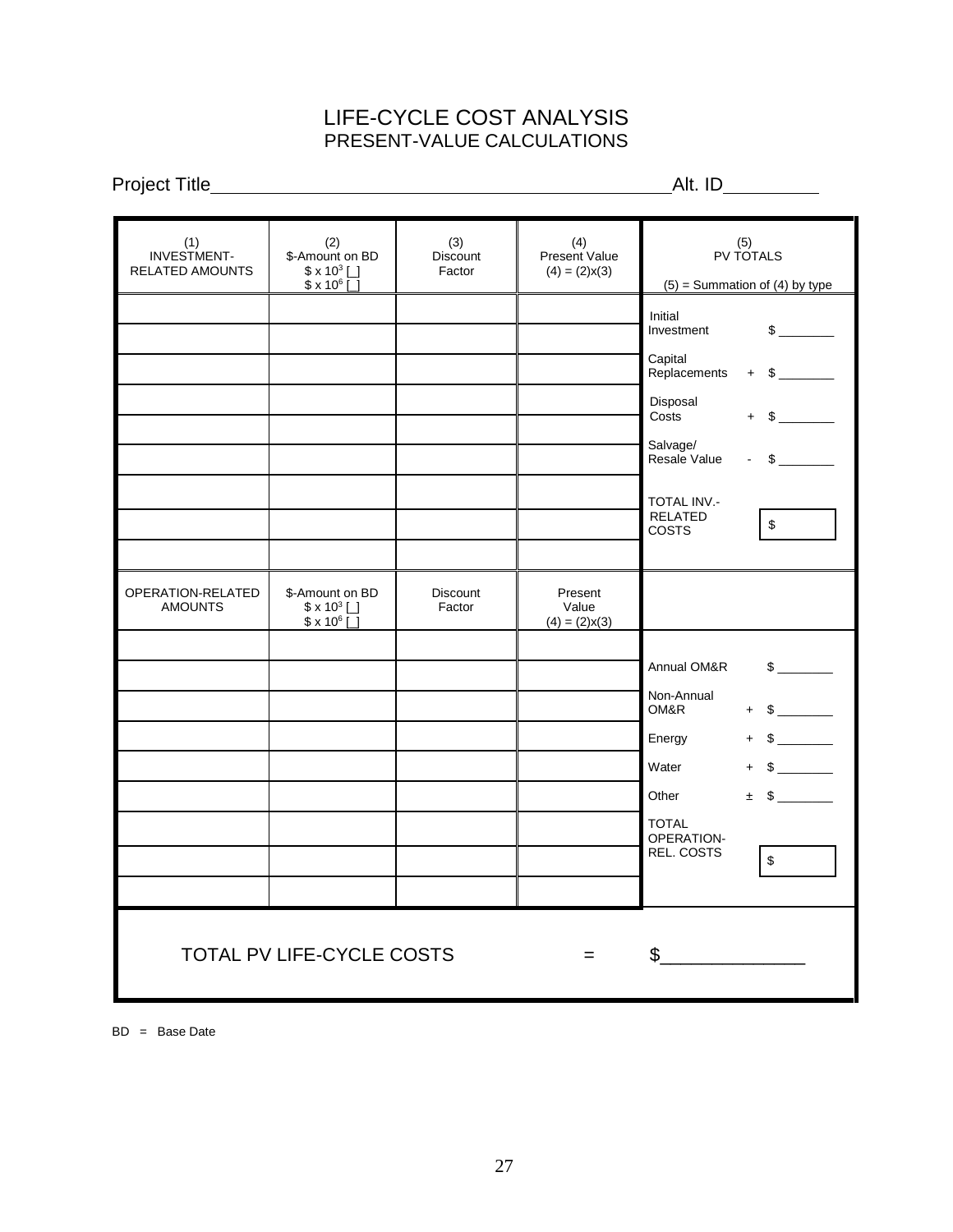#### Present-Value Calculations **INSTRUCTIONS**

#### Step 1. IDENTIFICATION OF ALTERNATIVES

**Enter project name and identification data for base case or alternative.** 

#### Step 2. PRESENT VALUE CALCULATION

- Col. (1) Enter costs and benefits by category (investment-related or operation-related).
- Col. (2) Enter \$-amounts as of the Base Date, from column (2) of *Input Data Summary*.
- Col. (3) Enter discount factors from tables identified in column (7) of *Input Data Summary*.
- Col. (4) Multiply \$-amount (column (2)) by discount factor (column (3)) and enter present value in column (4).

#### Step 3. LIFE-CYCLE COST CALCULATION

- Col. (5) Sum all investment-related costs (including resale, retention, or salvage values, if any, that have to be subtracted from costs). Enter in box.
	- Sum all operation-related costs and enter in box.
	- Add total investment-related costs and total operationrelated costs from boxes and enter Total PV Life-Cycle Costs for alternative in bottom part of worksheet.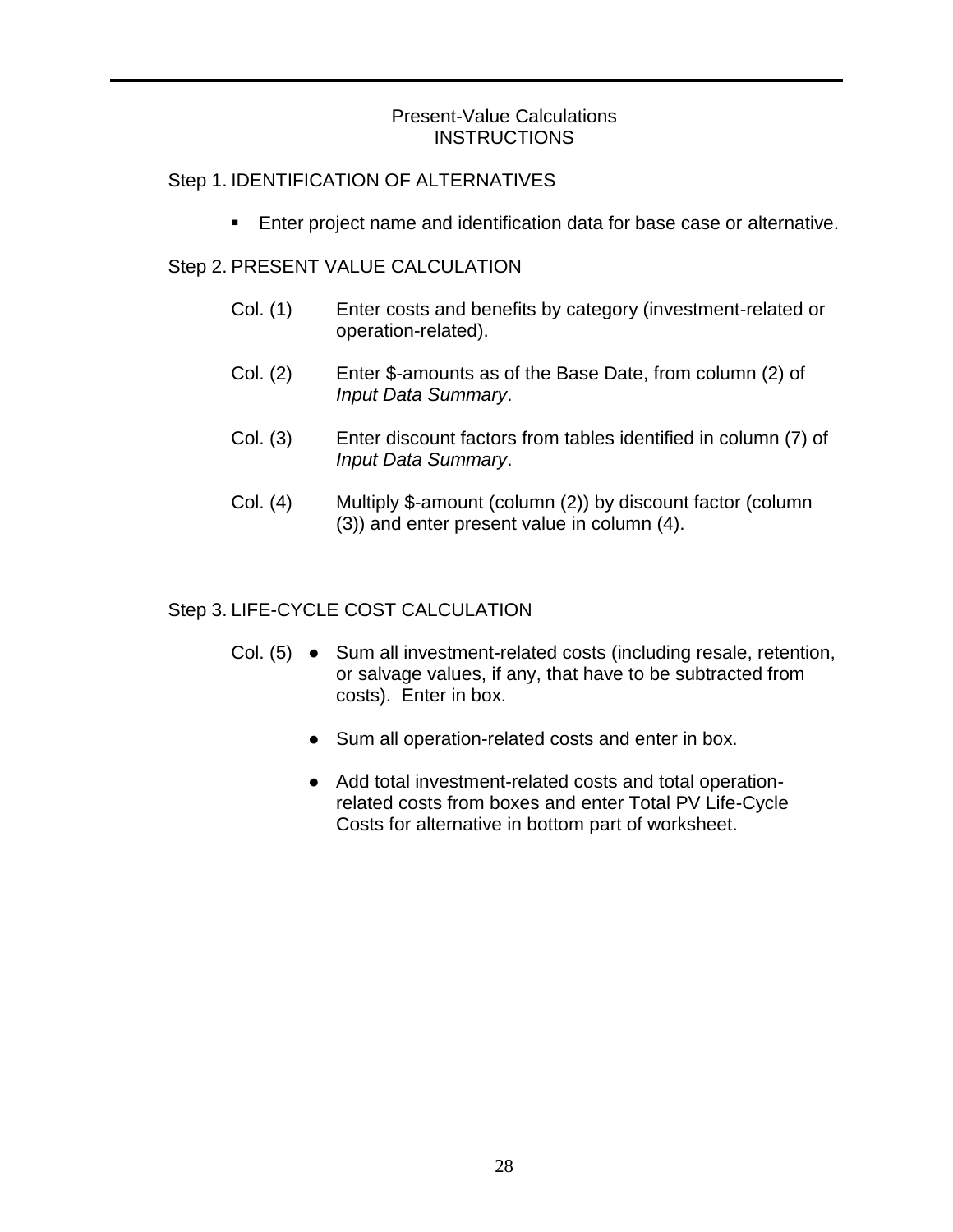## **Appendix B**

## *Equipment Service Lives*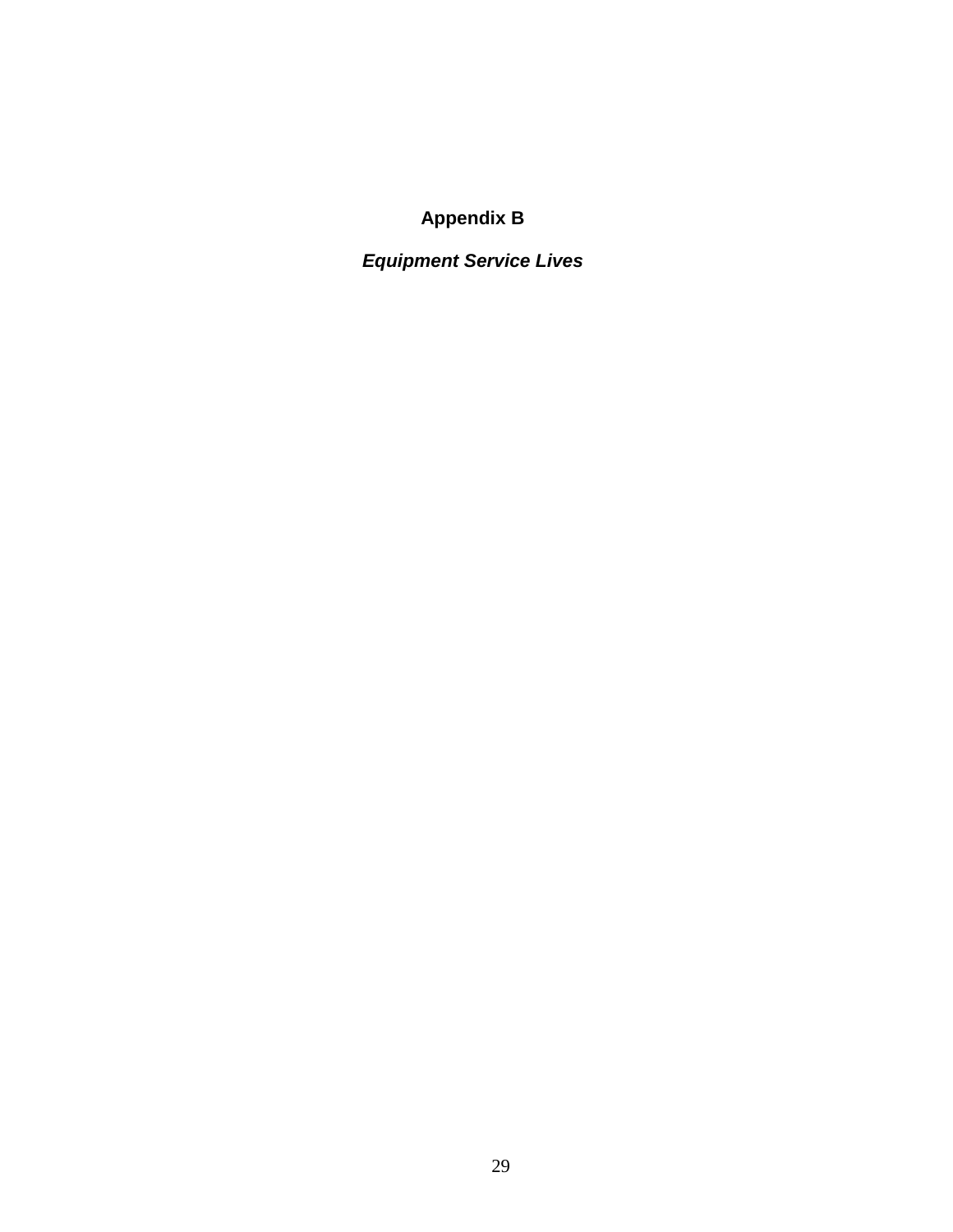## **Recommended Economic Lifetimes of Various Systems**

### **EQUIPMENT ITEM**

#### **ECONOMIC LIFE**

#### **Envelope**

### **Electrical**

### **Domestic Hot Water**

#### **Mechanical**